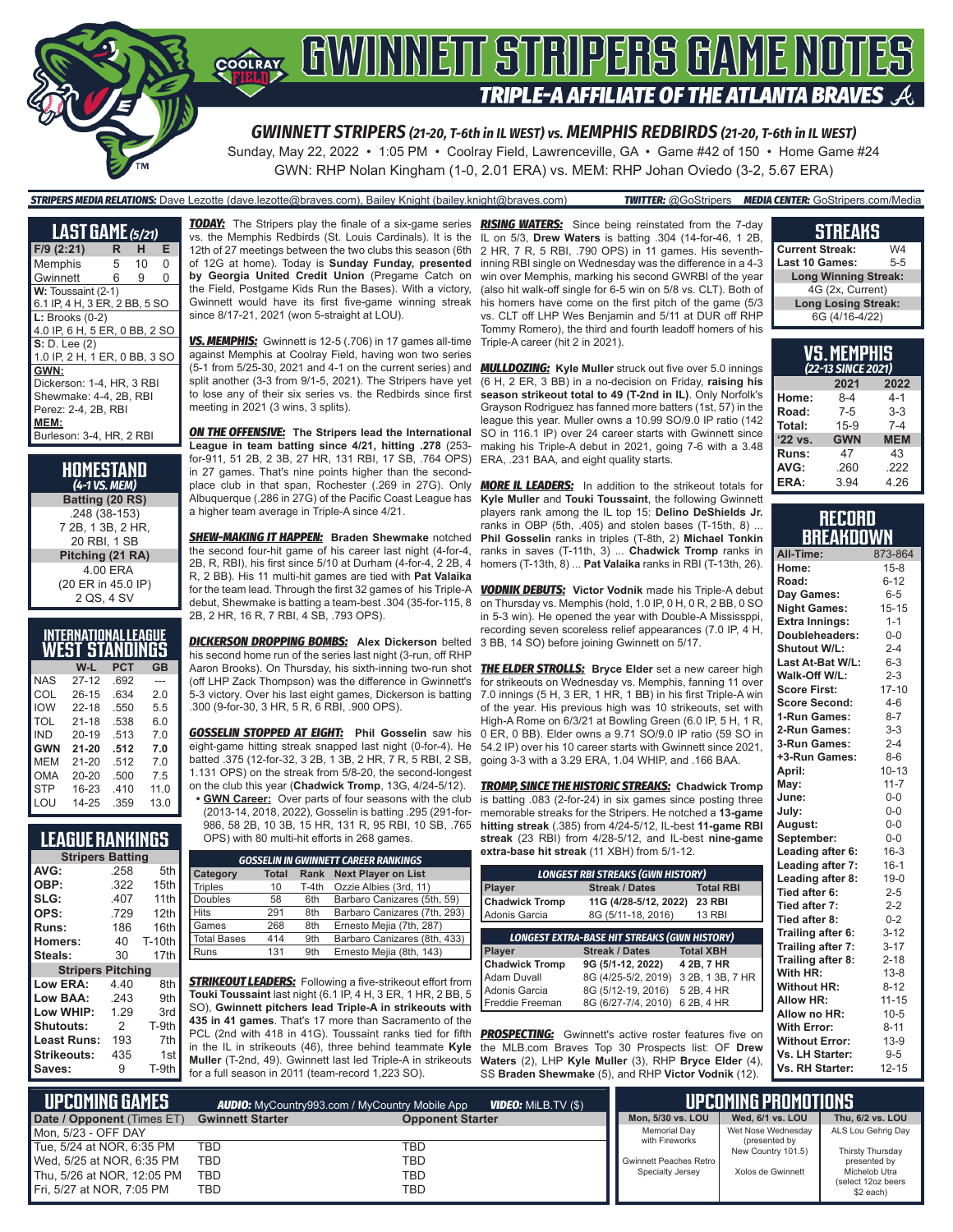



### *SUNDAY, MAY 22, 2022 VS. MEMPHIS*

| <b>MANAGER MATT TUIASOSOPO</b><br><b>Matt Tuiasosopo</b> is in his second season as the manager of the Stripers in 2022<br>He was named the seventh manager in Gwinnett history on 3/30/21, making him<br>the first former Gwinnett player to manage the club (played OF/1B from 2016-17)<br>In 2021, he guided the Stripers to a 71-58 record (3rd in Triple-A East Southeast<br>Division)  On 5/4/21 at Charlotte, he became the youngest manager in Gwinnett<br>history (34 years, 11 months, 25 days)  From 7/8/21-9/21/21, his Stripers owned<br>the best record in Triple-A Baseball (45-19, .703)  Began his managerial career<br>with Class-A Rome in 2019, earning Atlanta's Bobby Cox Award for Minor League<br>Manager of the Year  Coached at the Braves' Alternate Training Site in 2020.<br>Tuiasosopo's Managerial Career<br>W-L<br><b>PCT</b><br><b>Games</b>                                                                                                                                                                                                                                                                                                                                                                                                                                                                                                                                                                                                                                                                                                                                                                                                                                                                                                                                                                                                                                                                                                                                                                                                                                                                                                                                                                                                                                                                                                                                                                                                                                                                                                                                                                                                                                                                                                                                                                                                                                                                                                                                                                                                                                                                                                                                                                                                                                       | VS.2022 OPPONENTS<br>Road<br>Home<br>Home<br><b>Total</b><br>Total<br>Road<br><b>IND</b><br>$0-0$<br><b>BUF</b><br>$0-0$<br>$0-0$<br>$0-0$<br>$0-0$<br>$0-0$<br>LOU<br>$0-0$<br>$0-0$<br><b>CLT</b><br>$4 - 2$<br>$0-0$<br>$0-0$<br>$4 - 2$<br><b>MEM</b><br>$4 - 1$<br>$3 - 3$<br><b>DUR</b><br>$7 - 4$<br>$0-0$<br>$2 - 4$<br>$2 - 4$<br><b>NAS</b><br>$2 - 4$<br>$0-0$<br>$2 - 4$<br><b>JAX</b><br>$0-0$<br>$1 - 5$<br>$1 - 5$<br>LHV<br>$0-0$<br>$0-0$<br>$0-0$<br><b>NOR</b><br>$5 - 1$<br>$0-0$<br>$5 - 1$<br><b>WEST</b><br>$6-5$<br>$3 - 3$<br>$9 - 8$<br><b>EAST</b><br>$9 - 3$<br>$3-9$<br>$12 - 12$<br><b>Playoffs</b>                                                                                                                                                                                                                                                                                                                                                                                                                                                                                                                                                                                                                                                                                                                                                                                                                                                                                                                                                                                                                                                                                                                                                                                                                                                                                                                                                                                                                                                                                                                                           |
|---------------------------------------------------------------------------------------------------------------------------------------------------------------------------------------------------------------------------------------------------------------------------------------------------------------------------------------------------------------------------------------------------------------------------------------------------------------------------------------------------------------------------------------------------------------------------------------------------------------------------------------------------------------------------------------------------------------------------------------------------------------------------------------------------------------------------------------------------------------------------------------------------------------------------------------------------------------------------------------------------------------------------------------------------------------------------------------------------------------------------------------------------------------------------------------------------------------------------------------------------------------------------------------------------------------------------------------------------------------------------------------------------------------------------------------------------------------------------------------------------------------------------------------------------------------------------------------------------------------------------------------------------------------------------------------------------------------------------------------------------------------------------------------------------------------------------------------------------------------------------------------------------------------------------------------------------------------------------------------------------------------------------------------------------------------------------------------------------------------------------------------------------------------------------------------------------------------------------------------------------------------------------------------------------------------------------------------------------------------------------------------------------------------------------------------------------------------------------------------------------------------------------------------------------------------------------------------------------------------------------------------------------------------------------------------------------------------------------------------------------------------------------------------------------------------------------------------------------------------------------------------------------------------------------------------------------------------------------------------------------------------------------------------------------------------------------------------------------------------------------------------------------------------------------------------------------------------------------------------------------------------------------------------------------------------------|-----------------------------------------------------------------------------------------------------------------------------------------------------------------------------------------------------------------------------------------------------------------------------------------------------------------------------------------------------------------------------------------------------------------------------------------------------------------------------------------------------------------------------------------------------------------------------------------------------------------------------------------------------------------------------------------------------------------------------------------------------------------------------------------------------------------------------------------------------------------------------------------------------------------------------------------------------------------------------------------------------------------------------------------------------------------------------------------------------------------------------------------------------------------------------------------------------------------------------------------------------------------------------------------------------------------------------------------------------------------------------------------------------------------------------------------------------------------------------------------------------------------------------------------------------------------------------------------------------------------------------------------------------------------------------------------------------------------------------------------------------------------------------------------------------------------------------------------------------------------------------------------------------------------------------------------------------------------------------------------------------------------------------------------------------------------------------------------------------------------------------------------------------------------------------|
| With Gwinnett (2 Seasons):<br>170<br>92-78<br>.541<br>MiLB Career (3 Seasons):<br>309<br>157-152<br>.508                                                                                                                                                                                                                                                                                                                                                                                                                                                                                                                                                                                                                                                                                                                                                                                                                                                                                                                                                                                                                                                                                                                                                                                                                                                                                                                                                                                                                                                                                                                                                                                                                                                                                                                                                                                                                                                                                                                                                                                                                                                                                                                                                                                                                                                                                                                                                                                                                                                                                                                                                                                                                                                                                                                                                                                                                                                                                                                                                                                                                                                                                                                                                                                                            | 0<br>0                                                                                                                                                                                                                                                                                                                                                                                                                                                                                                                                                                                                                                                                                                                                                                                                                                                                                                                                                                                                                                                                                                                                                                                                                                                                                                                                                                                                                                                                                                                                                                                                                                                                                                                                                                                                                                                                                                                                                                                                                                                                                                                                                                      |
| <b>EJECTIONS (4)</b><br>Date/Inning<br>Player/Coach<br><b>Umpire</b><br><b>MGR Matt Tuiasosopo</b><br>4/23 at JAX / 6th Inning<br><b>HP Matt Brown</b><br>LF Phil Gosselin<br>5/7 vs. CLT / 2nd Inning<br><b>HP Takahito Matsuda</b><br>MGR Matt Tuiasosopo<br>5/7 vs. CLT / 2nd Inning<br><b>HP Takahito Matsuda</b><br>RF Greyson Jenista<br>5/13 at DUR / 9th Inning<br>HP Jacob Metz<br><b>TEAM DEFENSE (5TH IN INTERNATIONAL LEAGUE)</b><br><b>PCT</b><br>G<br><b>TC</b><br>PO<br>$\boldsymbol{\mathsf{A}}$<br>E.<br><b>DP</b><br>.983<br>41<br>1478<br>1083<br>370<br>25<br>33<br><b>PCT</b><br><b>ER</b><br>INN.<br>W-L<br><b>Catchers</b><br><b>SB</b><br>cs<br><b>PB</b><br><b>ERA</b><br><b>ATT</b><br>$\mathbf{1}$<br>13<br>.077<br>2<br>36<br>78.0<br>Casteel, Ryan<br>12<br>4.15<br>$4 - 5$<br>$\overline{2}$<br>Contreras, William<br>$\overline{1}$<br>15<br>.067<br>38<br>71.0<br>$4 - 4$<br>14<br>4.82<br>$\mathbf 0$<br>De Hoyos, Victor<br>$\mathbf 0$<br>$\mathbf 0$<br>$\mathbf 0$<br>$\Omega$<br>0.0<br>$0-0$<br>$-$<br>$\sim$<br>$\overline{2}$<br>Tromp, Chadwick<br>26<br>3<br>29<br>.103<br>102<br>211.1<br>4.34<br>$13 - 11$<br>52<br>5<br>Total:<br>57<br>.088<br>6<br>176<br>360.1<br>4.40<br>21-20<br><b>Outfield Assists (9):</b><br>Dean (5), Jenista (1), H. Perez (1), Tucker (1), Waters (1)<br>Pitcher Pickoffs (5):<br>Muller (3), Kingham (2)<br><b>Catcher Pickoffs (0):</b><br><b>STARTS</b><br><b>By Batting Order</b><br>Gosselin (13), Waters (11), DeShields (10), Acuña Jr. (6), H. Perez (1)<br>1:<br>2:<br>Shewmake (21), Gosselin (9), Tucker (5), Valaika (4), Goins (2)<br>Demeritte (12), Tucker (10), Valaika (9), Tromp (7), H. Perez (3)<br>3:<br>Tucker (11), H. Perez (7), Valaika (7), Contreras (6), Nogowski (6), Dickerson (4)<br>4:<br>Valaika (9), Contreras (6), Dickerson (5), Nogowski (5), Y. Gonzalez (4),<br>5:<br>Gosselin (4), H. Perez (3), Tromp (2), Jenista (1), Shewmake (1), Tucker (1)<br>Jenista (8), Shewmake (8), Dickerson (7), Nogowski (6), Tromp (4), Casteel (2),<br>6:<br>Gosselin (2), Valaika (2), Goins (1), Tucker (1)<br>Jenista (11), Nogowski (6), DeShields (5), Goins (4), Tromp (4), Gosselin (3),<br>7:<br>Casteel (2), Y. Gonzalez (2), H. Perez (2), Tucker (1), Valaika (1)<br>Goins (10), Jenista (7), Casteel (6), Nogowski (6), Tromp (6), Y. Gonzalez (3),<br>8:<br>DeShields (2), Pabst (1)<br>Dean (15), DeShields (11), Goins (10), Y. Gonzalez (2), Gosselin (1), Jenista (1),<br>9:<br>Tromp (1)<br><b>By Position</b><br>Tromp (24), Casteel (9), Contreras (8)<br>C:<br>Nogowski (28), Jenista (4), Gosselin (3), H. Perez (3), Valaika (2), Casteel (1)<br>1B:<br>Goins (17), Valaika (15), H. Perez (6), Gosselin (2), Y. Gonzalez (1)<br>2B:<br>Gosselin (18), Y. Gonzalez (9), Valaika (9), H. Perez (4), Goins (1)<br>3B:<br>Shewmake (29), Goins (9), Valaika (3)<br>SS:<br>LF: Tucker (19), DeShields (5), Gosselin (4), Demeritte (3), Dickerson (3), Jenista (3),<br>Contreras (1), Dean (1), Nogowski (1), H. Perez (1)<br>DeShields (22), Dean (10), Waters (9)<br>CF:<br>Jenista (18), Demeritte (8), Acuña Jr. (4), Dean (4), Tucker (3), H. Perez (2),<br>RF:<br>Contreras (1), Gosselin (1)<br>DH: Dickerson (13), Tucker (7), Gosselin (3), Jenista (3), Valaika (3), Acuña Jr. (2), | LAST AT-BAT WINS (6)<br>The Stripers are 6-3 (.667) in games decided in the last at-bat in 2022.<br>Date/Opponent<br><b>Score</b><br>Game-Winning Play (*=Walk-Off)<br>4/15 vs. Nashville<br>$2-1$ (8th)<br>Contreras 2-out RBI double<br>4/23 at Jacksonville<br>10-8 (10th)<br>Shewmake scored on error (C Quintana, throwing)<br>4/26 vs. Norfolk<br>7-6 (9th)<br>Valaika 1-out sacrifice fly*<br>5/5 vs. Charlotte<br>$3-2(8th)$<br>Tromp 2-out RBI double<br>5/8 vs. Charlotte<br>$6-5$ (9th)<br>Waters 2-out RBI single*<br>5/20 vs. Memphis<br>$3-2(8th)$<br>Tucker 2-out RBI single<br><b>TP</b><br>$\mathbf 0$<br><b>SHO</b><br>$\mathbf{1}$<br><b>GWINNETT PLAYERS USED (41 IN 2022)</b><br>0<br>$\mathbf 0$<br>Pitchers (22)<br>Position (19)<br>$\mathbf{1}$<br>Alaniz, R.J.<br>Vodnik, Victor<br>Acuña Jr., Ronald<br>Waters, Drew<br>Winans, Allan<br>$\overline{2}$<br>Brach, Brad<br>Casteel, Ryan<br>Contreras, William<br>Brennan, Brandon<br>Woods, William<br>Burrows, Thomas<br>Ynoa, Huascar<br>Dean, Justin<br>Cruz, Jesus<br>Demeritte, Travis<br>Davidson, Tucker<br>DeShields, Delino<br>De La Cruz, Jasseel<br>Dickerson, Alex<br>Elder, Bryce<br>Goins, Ryan<br>Elledge, Seth<br>Gonzalez, Yariel<br>Johnstone, Connor<br>Gosselin, Phil<br>Kingham, Nolan<br>Jenista, Greyson<br>Lee, Dylan<br>Nogowski, John<br>Pabst, Arden<br>Muller, Kyle<br>Sittinger, Brandyn<br>Perez, Hernan<br>Stephens, Jackson<br>Shewmake, Braden<br>Tonkin, Michael<br>Tromp, Chadwick<br>Toussaint, Touki<br>Tucker, Preston<br>Vincent, Nick<br>Valaika, Pat<br>Italics = Player no longer in Braves organization<br><b>BASS-LANTA</b><br>10 players have played for both Gwinnett and Atlanta in 2022 (*=MLB debut):<br>Acuña Jr., Ronald (OF)<br>Contreras, William (C)<br>Davidson, Tucker (LHP)<br>Demeritte, Travis (OF)<br>Dickerson, Alex (OF)<br>Elder, Bryce (RHP)*<br>Muller, Kyle (LHP)<br>Stephens, Jackson (RHP)<br>Woods, William (RHP)*<br>Ynoa, Huascar (RHP)<br><b>ATLANTA BRAVES REHAB ASSIGNMENTS (1 IN 2022)</b><br>Player<br>Injury (IL Date)<br><b>Rehab Dates</b><br>Right ACL Tear (7/11/21)<br>Ronald Acuña Jr. (OF)<br>4/19-4/28 (6G) |
| Contreras (2), Waters (2), DeShields (1), Demeritte (1), Y. Gonzalez (1),<br>Nogowski (1), Pabst (1), Shewmake (1)                                                                                                                                                                                                                                                                                                                                                                                                                                                                                                                                                                                                                                                                                                                                                                                                                                                                                                                                                                                                                                                                                                                                                                                                                                                                                                                                                                                                                                                                                                                                                                                                                                                                                                                                                                                                                                                                                                                                                                                                                                                                                                                                                                                                                                                                                                                                                                                                                                                                                                                                                                                                                                                                                                                                                                                                                                                                                                                                                                                                                                                                                                                                                                                                  |                                                                                                                                                                                                                                                                                                                                                                                                                                                                                                                                                                                                                                                                                                                                                                                                                                                                                                                                                                                                                                                                                                                                                                                                                                                                                                                                                                                                                                                                                                                                                                                                                                                                                                                                                                                                                                                                                                                                                                                                                                                                                                                                                                             |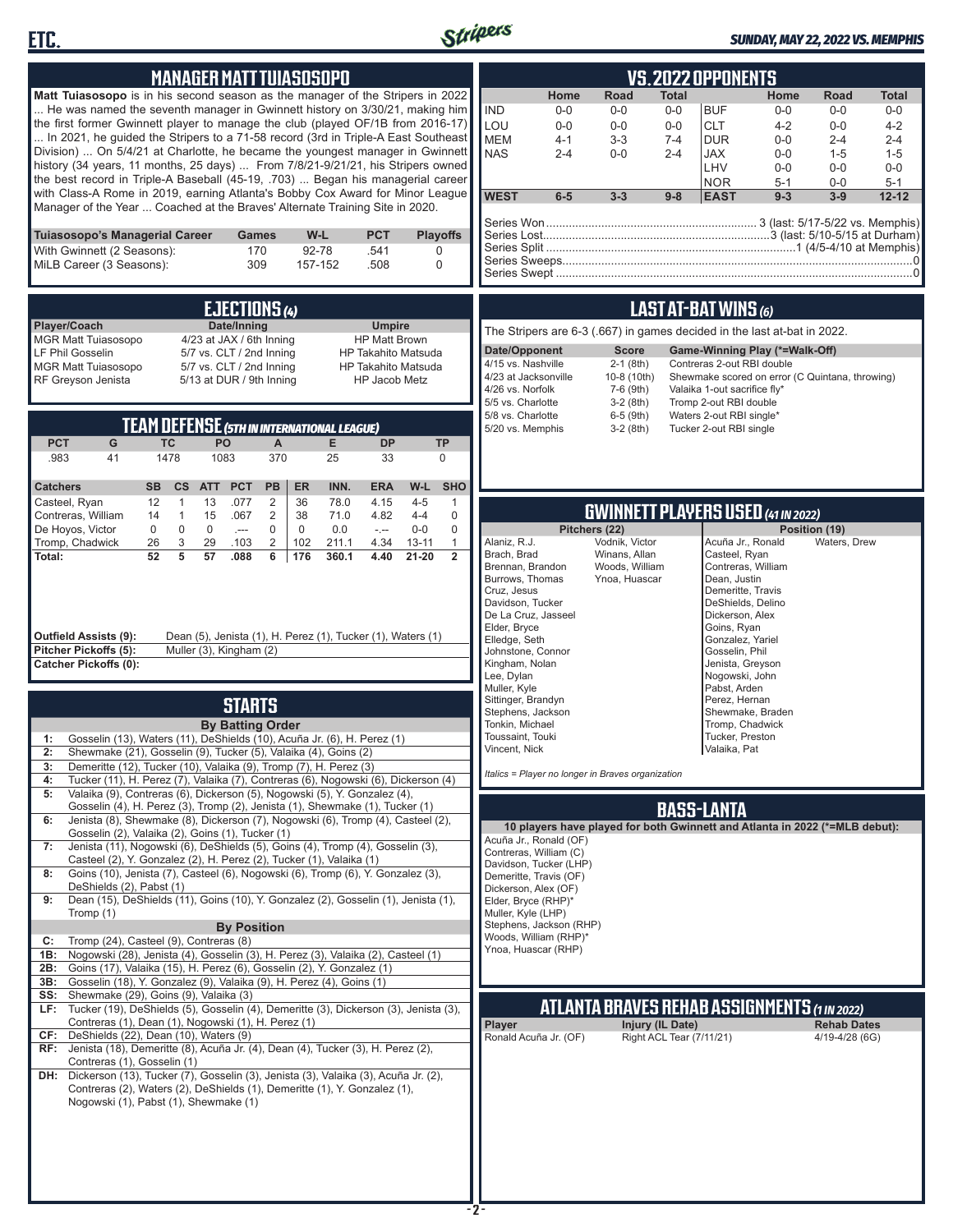## **STARTING PITCHER**



### *SUNDAY, MAY 22, 2022 VS. MEMPHIS*

# **39****NOLAN KINGHAM**

|      |         | <u>tuu mulan minumaht</u>                                              | <b>BIO ON PAGE 59 OF MEDIA GUIDE</b> |
|------|---------|------------------------------------------------------------------------|--------------------------------------|
| B/T: | R/R     | <b>BORN:</b> 8/18/96 in Las Vegas, NV (age 25)                         |                                      |
| HT:  | $6 - 4$ | <b>ACQUIRED:</b> Braves' 12th Round Pick in 2018 June draft out of the |                                      |
| WT:  | 200     | University of Texas (Austin, TX).                                      |                                      |

*TODAY'S START:* **Nolan Kingham** makes his 12th appearance and second start of the season in the finale of a six-game series vs. Memphis.

- **• GWN Career:** Makes his 19th appearance (8th start) for the Stripers ... Is 1-5 with a 6.62 ERA and .286 BAA with the club since making his Triple-A debut in 2021.
- **• Triple-A Splits:** In seven starts with Gwinnett, is 0-4 with a 7.71 ERA and .325 BAA ... In 11 games (5 starts) at Coolray Field, is 0-4 with a 7.01 ERA and .292 BAA.
- **• MEM Series:** Appearing for the second time in this series ... Pitched in relief on 5/20 (2.0 IP, 1 H, 1 SO), stranding one of two inherited runners for starter **Kyle Muller** ... Threw 34 pitches, 18 strikes in Gwinnett's 3-2 victory.
- **• Win Drought:** Hasn't won as a starting pitcher since 8/20/21 with Double-A Mississippi at Montgomery (7.0 IP, 6 H, 1 R, 1 ER, 0 BB, 5 SO in 3-1 win).

*2022 SEASON:* Was a member of Gwinnett's Opening Night roster for the first time in his career ... Made his first six appearances as a reliever (0-0, 1.54 ERA, .154 BAA) ... Did not allow a run over his first five games (9.1 IP) ... **4/30 vs. NOR:** Made his first start of the 2022 season, tossing 4.0 scoreless innings (1 H, 1 BB, 2 SO in 5-0 win).

**2022 SPRING TRAINING:** Appeared in one Spring Training contest for the Braves, 3/25 vs. Boston ... Retired the only batter he faced -- David Hamilton -- on one pitch to secure Atlanta's 6-3 win and earn the save ... Assigned to Gwinnett on 4/4.

*2021 SEASON:* Opened and closed the year with Double-A Mississippi, going 6-1 with a 2.08 ERA and .225 BAA in 12 games (10 starts) ... Went 5-1 with a 2.29 ERA in his final six starts before his promotion to Gwinnett on 6/29 ... Named the Double-A South Pitcher of the Month for June (3-0, 0.83 ERA, .193 BAA in 5 starts) ... With the Stripers from 6/29-8/15, went 0-5 with a 10.13 ERA and .365 BAA in seven games (6 starts) ... Transferred back to Mississippi on 8/17 ... Served as the M-Braves' closer in the Double-A South Championship Series, converting all three of his save opportunities (2.1 IP, 1 H, 0 R, 0 BB, 2 SO) including the series-clinching 2-1 win on 9/26.

| <b>KINGHAM'S 2022 STATS</b> |         |            |       |       |     |           |           |           |            |
|-----------------------------|---------|------------|-------|-------|-----|-----------|-----------|-----------|------------|
| Team                        | W-L     | <b>ERA</b> | G/GS  | ΙP    | ER  | <b>HR</b> | <b>BB</b> | <b>SO</b> | <b>BAA</b> |
| Gwinnett (AAA)              | $1 - 0$ | 2 Q1       | 11/1  | 221   |     |           |           | 19        | .156       |
| MiLB Career:                | 16-18   | 4.03       | 68/47 | 305.2 | 137 | 8         | 69        | 216       | .260       |
| <b>IMLB Career:</b>         | $0 - 0$ | - --       | 0/0   | 0.0   |     |           |           |           | $---$      |

| <b>KINGHAM'S 2022 SPLITS (WITH GWINNETT)</b> |                       |                  |                     |  |  |  |  |  |  |  |  |
|----------------------------------------------|-----------------------|------------------|---------------------|--|--|--|--|--|--|--|--|
| Home:                                        | $0-0$ , 3.29 ERA (6G) | Road:            | 1-0, 0.00 ERA (5G)  |  |  |  |  |  |  |  |  |
| Day:                                         | 0-0, 3.00 ERA (3G)    | Night:           | 1-0, 1.65 ERA (8G)  |  |  |  |  |  |  |  |  |
| <b>Starter:</b>                              | $0-0, 0.00$ ERA (1G)  | <b>Reliever:</b> | 1-0, 2.45 ERA (10G) |  |  |  |  |  |  |  |  |
| Vs. LHB:                                     | .162 BAA, 1 HR        | Vs. RHB:         | .150 BAA, 0 HR      |  |  |  |  |  |  |  |  |

|           | <b>KINGHAM VS. MEMPHIS</b> |            |   |    |      |   |    |           |           |           |  |
|-----------|----------------------------|------------|---|----|------|---|----|-----------|-----------|-----------|--|
|           | W-L                        | <b>ERA</b> | G | GS | IP   | н | ER | <b>HR</b> | <b>BB</b> | <b>SO</b> |  |
| 2021:     | $0 - 0$                    | 9.00       |   |    | 5.0  |   | 5  |           |           |           |  |
| 2022:     | $0 - 0$                    | 0.00       |   |    | 5.1  | ◠ |    |           |           | 3         |  |
| l Career: | $0-0$                      | 4.35       |   |    | 10.1 | 9 | 5  |           | u         | 5         |  |

|                 | <b>KINGHAM'S HIGHS &amp; LOWS</b> |                                      |  |  |  |  |  |  |  |  |  |
|-----------------|-----------------------------------|--------------------------------------|--|--|--|--|--|--|--|--|--|
|                 | <b>Season</b>                     | Career (MiLB and MLB)                |  |  |  |  |  |  |  |  |  |
| IIP:            | 4.0 (4/30 vs. NOR)                | 9.0 (4x, last: 9/1/19, MIS vs. CHAT) |  |  |  |  |  |  |  |  |  |
| $\mathsf{Iso}:$ | 3 (2x, last: 5/10 at DUR)         | 11 (5/20/19, FLA at TAM)             |  |  |  |  |  |  |  |  |  |
| IBB:            | 1 (2x, last: 4/30 vs. NOR)        | 4 (4x, last: 7/6/21, GWN vs. NAS)    |  |  |  |  |  |  |  |  |  |
| Iн:             | 4 (5/6 vs. CLT)                   | 10 (4/25/19, FLA at STL)             |  |  |  |  |  |  |  |  |  |
| ER:             | 3 (5/6 vs. CLT)                   | 7 (5x, last: 8/5/21, GWN vs. CLT)    |  |  |  |  |  |  |  |  |  |
| Low-Hit CG:     | None                              | 2 (5/31/19, FLA vs. PMB)             |  |  |  |  |  |  |  |  |  |
| Low-ER CG:      | None                              | 0 (3x, last: 6/18/19, FLA at DBT)    |  |  |  |  |  |  |  |  |  |

#### *KINGHAM'S CAREER ACCOLADES*

**2019:** Florida State League Pitcher of the Week (6/2/19) ... **2021:** Double-A South Pitcher of the Week for June.

| KINGHAMS'S 2022 STARTS (ALL LEVELS) |              |        |      |  |  |  |  |  |  |                         |         |              |              |                                        |
|-------------------------------------|--------------|--------|------|--|--|--|--|--|--|-------------------------|---------|--------------|--------------|----------------------------------------|
| Team                                | Date/Opp.    | Result |      |  |  |  |  |  |  | IP H R ER HR BB SO NP-S | Catcher | Opp. Starter | <b>Final</b> | <b>Notes</b>                           |
| <b>GWN</b>                          | 4/30 vs. NOR | ND.    | 4010 |  |  |  |  |  |  | 42-26                   | Casteel | Cody Sedlock | W. 5-0       | First start since 8/20/21 (MIS at MTG) |

|                     | <b>STRIPERS STARTING PITCHERS (11 IN 2022)</b> |            |           |    |           |                             |                            |                                                     |  |  |  |  |
|---------------------|------------------------------------------------|------------|-----------|----|-----------|-----------------------------|----------------------------|-----------------------------------------------------|--|--|--|--|
| <b>Pitcher</b>      | W-L                                            | <b>ERA</b> | <b>GS</b> | QS |           | <b>Team W-L Run Support</b> | <b>Last Gwinnett Start</b> | <b>Final Line</b>                                   |  |  |  |  |
| Davidson, Tucker    | $1 - 1$                                        | 4.44       | 5         |    | $1 - 4$   | 3.00 RPG (15 Tot.)          | 5/11 at DUR (W)            | 5.0 IP, 4 H, 1 R, 1 ER, 0 BB, 6 SO, 1 HR (86p/57s)  |  |  |  |  |
| De La Cruz. Jasseel | $0 - 2$                                        | 9.72       | 4         |    | $1 - 3$   | 1.75 RPG (7 Tot.)           | 4/26 vs. NOR (ND)          | 0.2 IP, 2 H, 2 R, 2 ER, 3 BB, 0 SO (34p/15s)        |  |  |  |  |
| Elder, Bryce        | $1 - 0$                                        | 5.50       | 3         |    | $2 - 1$   | 4.33 RPG (13 Tot.)          | 5/18 vs. MEM (W)           | 7.0 IP, 5 H, 3 R, 3 ER, 1 BB, 11 SO, 1 HR (99p/68s) |  |  |  |  |
| Johnstone, Connor   | $0 - 1$                                        | 3.38       | 4         |    | $2 - 2$   | 1.00 RPG (4 Tot.)           | 5/17 vs. MEM (L)           | 2.0 IP, 4 H, 4 R, 3 ER, 1 BB, 0 SO (38p/23s)        |  |  |  |  |
| Kingham, Nolan      | $0-0$                                          | 0.00       |           |    | $1 - 0$   | 4.00 RPG (4 Tot.)           | 4/30 vs. NOR (ND)          | 4.0 IP, 1 H, 0 R, 1 BB, 2 SO (42p/26s)              |  |  |  |  |
| Muller, Kyle        | $2 - 2$                                        | 3.68       |           |    | $4 - 3$   | 2.29 RPG (16 Tot.)          | 5/20 vs. MEM (ND)          | 5.0 IP, 6 H, 2 R, 2 ER, 3 BB, 5 SO (96p/66s)        |  |  |  |  |
| Stephens, Jackson   | $1 - 0$                                        | 3.00       |           |    | $1 - 0$   | 4.00 RPG (4 Tot.)           | 4/7 at MEM (W)             | 6.0 IP. 4 H. 2 R. 2 ER. 0 BB. 7 SO (71 p/ 52s)      |  |  |  |  |
| Toussaint, Touki    | $2 - 1$                                        | 5.63       |           |    | $6 - 1$   | 4.43 RPG (31 Tot.)          | 5/21 vs. MEM (W)           | 6.1 IP, 4 H, 3 R, 3 ER, 2 BB, 5 SO, 1 HR (94p/56s)  |  |  |  |  |
| Vincent, Nick       | $0-0$                                          | 0.00       |           | 0  | $1 - 0$   | $0.00$ RPG $(0$ Tot.)       | 4/15 vs. NAS (ND)          | 2.0 IP. 1 H. 0 R. 1 BB. 4 SO (41p/25s)              |  |  |  |  |
| Winans, Allan       | $0 - 1$                                        | 6.55       | 3         | 0  | $0 - 3$   | 2.67 RPG (8 Tot.)           | 4/20 at JAX $(L)$          | 2.1 IP, 4 H, 6 R, 6 ER, 2 BB, 3 SO, 2 HR (59p/35s)  |  |  |  |  |
| Ynoa, Huascar       | $1 - 2$                                        | 6.04       | 5         |    | $2 - 3$   | 2.40 RPG (12 Tot.)          | 5/19 vs. MEM (ND)          | 5.2 IP, 4 H, 3 R, 3 ER, 2 BB, 9 SO, 2 HR (98p/66s)  |  |  |  |  |
| Total:              | $8 - 10$                                       | 4.92       | 41        | 8  | $21 - 20$ | 2.78 RPG (114 Tot.)         |                            |                                                     |  |  |  |  |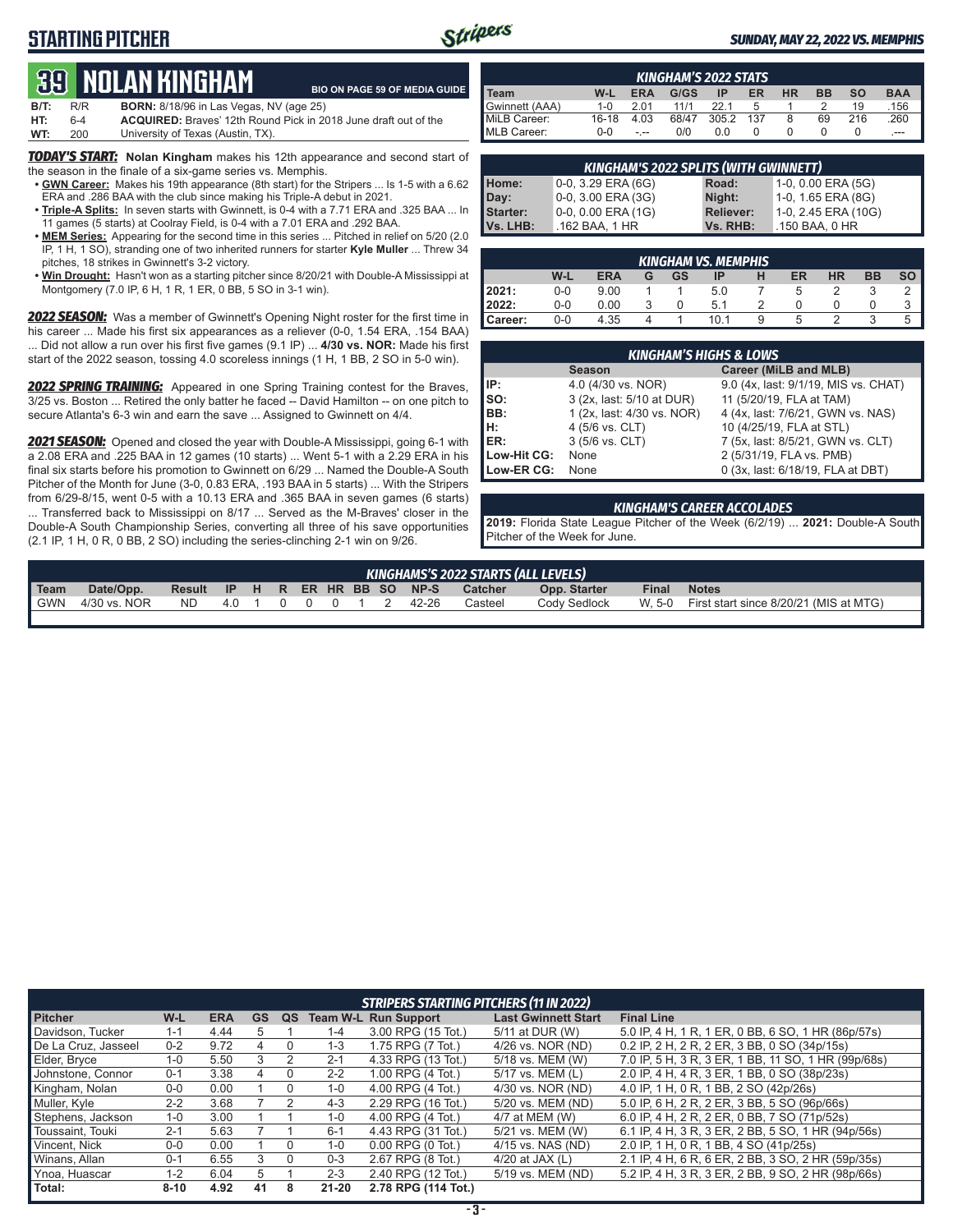### **BULLPEN**



### *SUNDAY, MAY 22, 2022 VS. MEMPHIS*

|                   | <b>STRIPERS PITCHING BREAKDOWN</b> |            |       |     |     |           |                                          |           |            |  |
|-------------------|------------------------------------|------------|-------|-----|-----|-----------|------------------------------------------|-----------|------------|--|
|                   | W-L                                | <b>ERA</b> | IP    | R   | ER  | <b>HR</b> | <b>BB</b>                                | <b>SO</b> | <b>BAA</b> |  |
| Starters:         | $8 - 10$                           | 4.92       | 183.0 | 108 | 100 | 26        | 78                                       | 207       | .245       |  |
| <b>Relievers:</b> | $13 - 10$                          | 3.91       | 177.1 | 85  | 77  | 21        | 54                                       | 228       | 241        |  |
| Total:            | $21 - 20$                          | 4.40       | 360.1 | 193 | 176 | 47        | 132                                      | 435       | .243       |  |
|                   | <b>Saves/Opp: 9/14 (64.3%)</b>     |            |       |     |     |           | <b>Holds: 15 IR/Scored: 48/8 (16.7%)</b> |           |            |  |
|                   | <b>SO/9.0 IP Ratio: 10.87</b>      |            |       |     |     |           | <b>BB/9.0 IP Ratio: 3.30 CG/SHO: 0/0</b> |           |            |  |

### **32 R.J. ALANIZ** *- RHP - 30 YRS - McALLEN, TX*

*RELIEF W/GWN:*2-1, 3.68 ERA in 12G *START W/GWN:*0-0, -.-- ERA in 0G *GF:*5 *HOLDS:*0 *SAVES:*1/1 *IR/SCORED:*4/0 *SCORELESS STREAK:*1G (1.1 IP)

- *LAST OUTING:*5/19 vs. MEM (win, 1.1 IP, 1 H, 0 R, 0 BB, 3 SO, 23p/16s) **• 2022: Is 2-0 with a 3.18 ERA (2 ER in 5.2 IP) in 5G in May** ... **4/7 at MEM:** Earned
- a save in his Gwinnett debut (1.0 IP, 0 H, 0 R, 1 SO), finishing off 5-2 win ... **5/3 vs. CLT:** Notched 50th career MiLB win and 1st with Gwinnett (1.1 IP, 2 H in 11-7 win).
- **• 2021:** Pitched for both Triple-A Louisville (1-3, 3.46 ERA, .286 BAA, 1 SV in 33G) and Cincinnati (0-0, 3.38 ERA, .111 BAA in 3G).
- **• Triple-A Stops:** Prior to joining Gwinnett, has pitched for Toledo (DET) from 2016- 17, Durham (TB) in 2018, Tacoma (SEA) in 2019, and Louisville (CIN) from 2019- 21 ... Was a part of Durham's Governors' Cup championship team in 2018.
- **• MLB Career:** 1-0, 8.35 ERA, .278 BAA, 0 SV in 15G (0 starts) with Seattle (2019) and Cincinnati (2019, 2021).
- **• Acquired:** MiLB FA (3/20/22) ... Originally signed by the Houston Astros as a nondrafted free agent (8/14/09).

### **53 BRAD BRACH** *- RHP - 36 YRS - FREEHOLD, NJ*

*RELIEF W/GWN:*2-0, 3.07 ERA in 12G *START W/GWN:*0-0, -.-- ERA in 0G *GF:*6 *HOLDS:*0 *SAVES:*2/2 *IR/SCORED:*2/0 *SCORELESS STREAK:*1G (1.0 IP) *LAST OUTING:*5/20 vs. MEM (save, 1.0 IP, 0 H, 0 R, 1 BB, 0 SO, 13p/8s)

- **• 2022: 4/12 vs. NAS:** On his 36th birthday, earned 1st save with Gwinnett, closing out 4-3 win (1.0 IP, 3 H, 2 ER, 1 BB) ... **4/23 at JAX:** Pitched scoreless 9th and 10th innings (2.0 IP, 1 H, 0 R, 1 SO) for his 2nd win in 10-8 victory ... **4/15-5/6:** Made 6 consecutive scoreless appearances (8.2 IP, 7 H, 1 BB, 8 SO).
- **• 2021:** In 35G with Cincinnati, was 1-2 with a 6.30 ERA, .254 BAA, and 1 save ... Also logged 8G with Triple-A Louisville (0-0, 0.00 ERA, 0 ER in 8.2 IP, 15 SO).
- **• Triple-A Stops:** Prior to joining Gwinnett, has pitched for Tucson (SD) from 2011- 13, Norfolk (BAL) in 2014, and Louisville (CIN) in 2021.
- **• MLB Career:** 38-29, 3.55 ERA, .232 BAA, 34 SV in 531G (0 starts) with San Diego (2011-13), Baltimore (2014-18), Atlanta (2018), Chicago Cubs (2019), New York Mets (2019-20), and Cincinnati (2021) ... Pitched in the MLB Postseason for Baltimore (2014, 2016) and Atlanta (2018).
- **• Acquired:** MiLB FA (3/19/22) ... Originally the San Diego Padres' 42nd-round pick in 2008 out of Monmouth University (West Long Branch, NJ).

# **57 BRANDON BRENNAN** *- RHP - 30 YRS - MISSION VIEJO, CA*

*RELIEF W/GWN:*0-1, 8.04 ERA in 13G *START W/GWN:*0-0, -.-- ERA in 0G

- *GF:*0 *HOLDS:*2 *SAVES:*0/0 *IR/SCORED:*4/2 *SCORELESS STREAK:*2G (2.1 IP) *LAST OUTING:*5/21 vs. MEM (hold, 0.1 IP, 1 H, 0 R, 0 BB, 0 SO, 4p/2s)
- **• 2022: Has struck out 3 batters in 6 of his 13 outings (20 SO in 15.2 IP total)**.
- **• 2021:** Made 32 relief appearances with Triple-A Worcester (Red Sox), going 1-2 with a 5.97 ERA, .293 BAA, and 1 save (1-for-4) ... Also made 1 MLB appearance with Boston, tossing 3.0 scoreless IP on 6/12 vs. Toronto.
- **• Triple-A Stops:** Prior to joining Gwinnett, has pitched for Charlotte (CWS) from 2017-18, Tacoma (SEA) in 2019, and Worcester (BOS) in 2021.
- **• MLB Career:** 3-6, 4.21 ERA, .214 BAA, 0 SV in 55G (0 starts) with Seattle (2019- 20) and Boston (2021).
- **• Acquired:** MiLB FA (3/10/22) ... Originally the Chicago White Sox' 4th-round pick in 2012 out of Orange Coast College (Costa Mesa, CA).

# **49 THOMAS BURROWS** *- LHP - 27 YRS - FLORENCE, AL*

*RELIEF W/GWN:*3-1, 3.52 ERA in 13G *START W/GWN:*0-0, -.-- ERA in 0G *GF:*0 *HOLDS:*2 *SAVES:*0/2 *IR/SCORED:*11/1 *SCORELESS STREAK:*3G (4.1 IP)

- *LAST OUTING:*5/20 vs. MEM (win, 1.0 IP, 1 H, 0 R, 0 BB, 0 SO, 13p/8s)
- **• 2022: 4/6 at MEM:** Struck out his lone batter faced (Nolan Gorman), stranding 3 inherited runners and earning 1st win of the year ... **4/30 vs. NOR:** Picked up 2nd win, logging 2.0 IP (1 H, 0 R) in combined 6-hit shutout (won 5-0) ... **5/20 vs. MEM:** Extended scoreless streak to 4.1 IP in 3rd win of the year (1.0 IP, 1 H, 0 R).
- **• GWN Career:** 7-3, 3.55 ERA (39 ER in 99.0 IP), 6 SV in 75G (1 start) since 2019.
- **• 2021:** Spent entire year with Gwinnett, going 3-1 with a 2.64 ERA, .176 BAA, and 0 saves (0-for-1) in 35G (1 start) ... Led team in relief strikeouts (65).
- **• MLB Career:** Has yet to make his Major League debut.
- **• Acquired:** Via trade with Seattle (1/11/17) ... Originally the Seattle Mariners' 4thround pick in 2016 out of the University of Alabama.
- **• Accolades:** Earned Gwinnett's Community Service Award in 2019.

| <b>PITCHING SPLITS</b> |            |           |            | <b>PITCHING BY MONTH</b> |            |    |    |     |            |  |  |
|------------------------|------------|-----------|------------|--------------------------|------------|----|----|-----|------------|--|--|
|                        | <b>BAA</b> | <b>HR</b> |            | W-L                      | <b>ERA</b> | HR | BB | SΟ  | <b>BAA</b> |  |  |
| Vs. LHB:               | .283       | 23        | April:     | $10 - 13$                | 4.01       | 23 |    | 228 | .230       |  |  |
| Vs. RHB:               | .211       | 24        | Mav:       | $11 - 7$                 | 4.89       | 24 | 55 | 207 | 259        |  |  |
| Empty:                 | .227       | 25        | June:      | 0-0                      |            |    |    |     |            |  |  |
| <b>Runners On:</b>     | .265       | 22        | July:      | $0 - 0$                  |            |    |    |     |            |  |  |
| <b>RISP:</b>           | .267       | 18        | August:    | $0 - 0$                  |            |    |    |     |            |  |  |
| Loaded:                | .375       |           | September: | $0 - 0$                  |            |    | 0  |     |            |  |  |

# **48 JESUS CRUZ** *- RHP - 27 YRS - SALINAS DE HIDALGO, MEXICO*

*RELIEF W/GWN:*0-0, 2.53 ERA in 9G *START W/GWN:*0-0, -.-- ERA in 0G *GF:*5 *HOLDS:*1 *SAVES:*0/0 *IR/SCORED:*7/3 *SCORELESS STREAK:*1G (1.0 IP)

*LAST OUTING:*5/18 vs. MEM (hold, 1.0 IP, 0 H, 0 R, 0 BB, 1 SO, 16p/10s)

- **• 2022:** Released by St. Louis on 3/30, signed with Atlanta on 4/6 ... **Since joining Gwinnett on 4/15, 6 of his 9G have been scoreless (10.2 IP, 3 ER)**.
- **• 2021:** Logged 37 relief appearances with Triple-A Memphis, going 0-3 with a 3.06 ERA, .223 BAA, and 3 SV (3-for-5) ... Pitched for Aguilas de Mexicali in the Mexican Pacific Winter League (0-1, 2.66 ERA in 21G).
- **• Triple-A Stops:** Prior to joining Gwinnett, pitched for Memphis (STL) in 2019 and 2021 ... Combined to go 6-10 with a 5.42 ERA, .246 BAA, and 3 SV in 100G.
- **• MLB Career:** 0-0, 18.00 ERA, .600 BAA, 0 SV in 1G (0 starts) with St. Louis (2020). **• Acquired:** MiLB FA (4/6/22) ... Originally signed by the St. Louis Cardinals as a
- non-drafted free agent (7/2/17).

## **60 JASSEEL DE LA CRUZ** *- RHP - 24 YRS - HATO MAYOR, D.R.*

|         | RELIEF W/GWN: 0-0, 4.50 ERA in 3G | <b>START W/GWN: 0-2, 9.72 ERA in 4G</b>                                 |
|---------|-----------------------------------|-------------------------------------------------------------------------|
| GF: $2$ |                                   | HOLDS: 0 SAVES: 0/0 IR/SCORED: 0/0 SCORELESS STREAK: 1G (2.0 IP)        |
|         |                                   | <b>LAST OUTING:</b> 5/13 at DUR (2.0 IP, 1 H, 0 R, 1 BB, 2 SO, 32p/18s) |

- **• 2022:** Was on Gwinnett's Opening Night roster for the 2nd straight season ... Opened the year in the rotation (0-2, 9.72 ERA in 4 starts from 4/9-4/26).
- **• GWN Career:** 1-5, 7.21 ERA (55 ER in 68.2 IP), 0 SV in 27G (19 starts) since 2021 **• 2021:** Made his Triple-A debut with the Stripers, going 1-3 with a 7.03 ERA, 1.70
- WHIP, and .278 BAA in 20G (15 starts) ... Was on the 7-day IL from 8/16-9/15. **• MLB Career:** Has yet to debut in the Majors despite recalls in 2020 and 2021.
- **• Acquired:** MiLB FA (3/13/22) ... Originally signed by the Atlanta Braves as a NDFA (6/1/15) ... Non-tendered and elected free agency (11/30/21).
- **• Accolades:** Won FSL Pitcher of the Week award on 5/19/19 after throwing the first no-hitter in Florida Fire Frogs history on 5/18/19 vs. Jupiter (9.0 IP, 2 BB, 4 SO).

### **55 SETH ELLEDGE** *- RHP - 26 YRS - DALLAS, TX*

*RELIEF W/GWN:*1-1, 2.57 ERA in 11G *START W/GWN:*0-0, -.-- ERA in 0G *GF:*1 *HOLDS:*2 *SAVES:*0/0 *IR/SCORED:*3/0 *SCORELESS STREAK:*-1G (1 ER) *LAST OUTING:*5/21 vs. MEM (hold, 1.1 IP, 3 H, 1 R, 1 ER, 1 BB, 1 SO, 33p/22s)

- **• 2022: 4/29 vs. NOR:** Earned first win with Gwinnett, tossing 2.0 IP (0 H, 0 R, 0 BB, 4 SO) as part of combined 4-hit shutout in 8-0 victory ... **4/29-5/15:** Posted 5G scoreless streak (7.0 IP, 2 H, 1 BB, 14 SO, .087 BAA).
- **• 2021:** Pitched for both Triple-A Memphis (2-2, 6.56 ERA, .299 BAA, 2 SV in 30G) and St. Louis (0-0, 4.63 ERA, .302 BAA, 0 SV in 11G).
- **• Triple-A Stops:** Prior to joining Gwinnett, has pitched for Memphis (STL) from 2019-21 (5-3, 5.66 ERA, .270 BAA, 2 SV in 51G) ... Also appeared for the Redbirds in the 2018 PCL Playoffs (0-0, 0.00 ERA in 1G).
- **• MLB Career:** 1-0, 4.63 ERA, .282 BAA, 0 SV in 23G with St. Louis (2020-21).
- **• Acquired:** MiLB FA (3/30/22) ... Originally the Seattle Mariners' 4th-round pick in 2017 out of Dallas Baptist University (TX).

# **51 CONNOR JOHNSTONE** *- RHP - 27 YRS - SAN DIEGO, CA*

*RELIEF W/GWN:*0-0, 3.00 ERA in 6G *START W/GWN:*0-1, 3.38 ERA in 4G *GF:*1 *HOLDS:*2 *SAVES:*1/1 *IR/SCORED:*0/0 *SCORELESS STREAK:*-3G (8 R, 6 ER)

- *LAST OUTING:*5/17 vs. MEM (start, loss, 2.0 IP, 4 H, 4 R, 3 ER, 1 BB, 0 SO, 38p/23s) **• 2022:** In 4 spot starts (4/19 at JAX, 4/29 vs. NOR, 5/8 vs. CLT, 5/17 vs. MEM), has a 3.38 ERA (5 ER in 13.1 IP) and .280 BAA (14 H, 4 BB, 3 SO) ... **5/5 vs. CLT:**  Notched his 1st career save with Stripers (1.0 IP, 0 H, 0 R), finishing off 3-2 victory.
- **• GWN Career:** 7-9, 4.52 ERA (66 ER in 131.1 IP), 1 SV in 55G since 2018 ... Of his 24 career Triple-A starts, 16 came in 2021.
- **• 2021:** Spent the full year with Gwinnett, going 3-8 with a 4.84 ERA and .258 BAA in 33G (16 starts) ... Was 2-0 with a 2.36 ERA and .191 BAA in 17 relief outings.
- **• MLB Career:** Has yet to make his Major League debut.
- **• Acquired:** Braves' 21st-round pick in 2017 out of Wake Forest University.
- **• Local Product:** Played baseball at Roswell High School (Roswell, GA).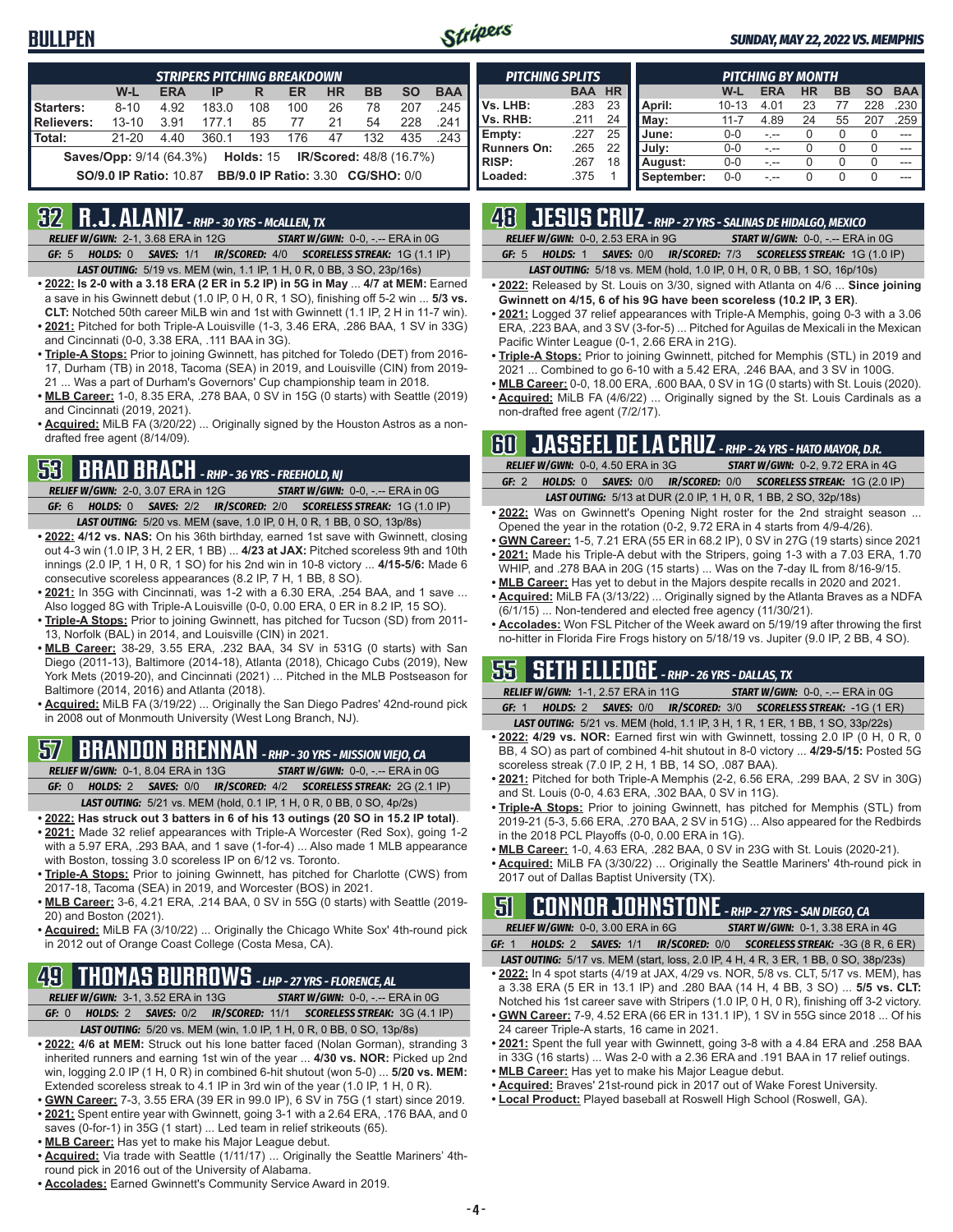# **58 DYLAN LEE** *- LHP - 27 YRS - DINUBA, CA*

**BULLPEN**

*RELIEF W/GWN:*1-1, 2.30 ERA in 14G *START W/GWN:*0-0, -.-- ERA in 0G

*GF:*7 *HOLDS:*1 *SAVES:*2/2 *IR/SCORED:*2/0 *SCORELESS STREAK:*-1G (1 ER)

- *LAST OUTING:*5/21 vs. MEM (save, 1.0 IP, 2 H, 1 R, 1 ER, 0 BB, 3 SO, 1 HR, 18p/15s) **• 2022: Has 2 saves in this series vs. MEM (5/18 and 5/21, 2.0 IP, 3 H, 1 ER, 1 HR, 0 BB, 3 SO)** ... Recalled by Atlanta on 4/19, did not pitch (optioned on 4/20) ... **5/8 vs. CLT:** Logged 2.0 IP (1 H, 0 R, 4 SO) for 1st win of the year in 6-5 comeback.
- **• GWN Career:** 6-2, 1.73 ERA (12 ER in 62.1 IP), 3 SV in 49G since 2021.
- **• 2021:** Named Stripers' Most Outstanding Reliever (5-1, 1.54 ERA, .176 BAA, 1 SV in 35G) ... Led GWN relievers (min. 30.0 IP) in BAA, ranked 2nd in ERA.
- **• 2021 w/ATL:** Made his MLB debut with the Braves, logging 2G in relief in October (0-0, 9.00 ERA, .333 BAA) ... Also made his MLB Postseason debut (0-0, 6.00 ERA, .286 BAA in 3G, 1 start) ... Started Game 4 of the World Series vs. Houston on 10/30 (ND, 0.1 IP, 1 H, 1 ER, 2 BB, 1 SO), becoming the 1st pitcher in MLB history to make his 1st career start in the World Series.
- **• MLB Career:** 0-0, 9.00 ERA, .333 BAA, 0 SV in 2G (0 starts) with Atlanta (2021). **• Acquired:** MiLB FA (4/15/21) ... Originally the Miami Marlins' 10th-round pick in 2016 out of Fresno State University.

### **56 BRANDYN SITTINGER** *- LHP - 27 YRS - ELYRIA, OH*

*RELIEF W/GWN:*1-2, 7.98 ERA in 11G *START W/GWN:*0-0, -.-- ERA in 0G

- *GF:*1 *HOLDS:*1 *SAVES:*0/1 *IR/SCORED:*1/1 *SCORELESS STREAK:*-3G (5 ER) *LAST OUTING:*5/17 vs. MEM (2.0 IP, 4 H, 3 ER, 2 HR, 0 BB, 1 SO, 34p/28s)
- **• 2022: 4/12 vs. NAS:** Earned his 1st win with Gwinnett (2.0 IP, 2 H, 0 R in 4-3 win) ...**4/12-4/19:** Had 3 straight 2.0-inning scoreless outings (6.0 IP, 5 H, 2 BB, 7 SO).
- **• 2021:** Split time between Double-A Amarillo (0-1, 3.94 ERA, .196 BAA, 1 SV in 12G) and Triple-A Reno (1-1, 4.24 ERA, .209 BAA, 4 SV in 23G) of the Arizona organization ... Also made his MLB debut (0-1, 7.71 ERA, .294 BAA, 0 SV in 5G).
- **• Triple-A Stops:** Prior to joining Gwinnett, had only pitched with Reno in 2021.
- **• MLB Career:** 0-1, 7.71 ERA, .294 BAA, 0 SV in 5G (0 starts) with Arizona (2021). **• Acquired:** MiLB FA (2/20/22) ... Originally the Detroit Tigers' 17th-round pick in 2016 out of Ashland University (Ashland, OH).

# **59 MICHAEL TONKIN** *- RHP - 32 YRS - GLENDALE, CA*

*RELIEF W/GWN:*2-0, 3.38 ERA in 11G *START W/GWN:*0-0, -.-- ERA in 0G *GF:*8 *HOLDS:*1 *SAVES:*3/4 *IR/SCORED:*0/0 *SCORELESS STREAK:*1G (1.0 IP)

*LAST OUTING:*5/19 vs. MEM (save, 1.0 IP, 0 H, 0 R, 0 BB, 1 SO, 16p/8s)

- **• 2022: 4/6 at MEM:** In his 1st outing in affiliated MiLB since 2019 (with Triple-A Reno), earned a save in his Stripers debut (1.0 IP, 1 H, 0 R, 1 SO in 5-3 win) ... **4/26 vs. NOR:** Earned 1st win with Gwinnett despite blown save (1.0 IP, 1 H, 1 ER, 1 HR, 2 SO) in 7-6 walk-off victory ... **5/5 vs. CLT:** Struck out all 3 batters faced to get the win in last-at-bat 3-2 triumph.
- **• 2021:** Pitched for the Long Island Ducks of the Atlantic League (2-1, 0.53 ERA, 9 SV in 16G), Tijuana of the Mexican League (2-1, 2.00 ERA in 6G), and Aguilas of the Dominican Winter League (1-0, 0.68 ERA in 13G).
- **• Triple-A Stops:** Before joining Gwinnett, pitched for Rochester (MIN) from 2013- 17, San Antonio (MIL) in 2019, and Reno (ARI) in 2019.
- **• MLB Career:** 3-3, 4.43 ERA, .269 BAA, 0 SV in 141G with Minnesota (2013-17).
- **• Acquired:** MiLB FA (1/11/22) ... Originally the Minnesota Twins' 30th-round pick in 2008 out of Palmdale High School (CA).

# **54 NICK VINCENT** *- RHP - 35 YRS - RAMONA, CA*

- *RELIEF W/GWN:*0-3, 6.35 ERA in 10G *START W/GWN:*0-0, 0.00 ERA in 1G *GF:*4 *HOLDS:*2 *SAVES:*0/1 *IR/SCORED:*2/0 *SCORELESS STREAK:*-2G (2 ER) *LAST OUTING:*5/17 vs. MEM (1.0 IP, 2 H, 1 R, 1 ER, 0 BB, 3 SO, 19p/14s)
- **• 2022: 4/15 vs. NAS:** In his 1st Triple-A start since 2008 with Portland, tossed 2.0 scoreless IP (1 H, 1 BB, 4 SO) in an eventual 2-1 win ... **4/29 vs. NOR:** Struck out 4 over 2.0 hitless innings to finish 4-hit shutout in 8-0 win.
- **• 2021:** Opened the season with the Texas Rangers, pitching for Triple-A Round Rock (0-0, 4.11 ERA, .273 BAA in 15G) ... Released on 6/22 ... Signed by the Minnesota Twins on 6/23 and joined Triple-A St. Paul (3-1, 4.55 ERA, .228 BAA, 6 SV in 24G) ... Had his contract selected on 8/10 and logged 7G for the Twins (1-0, 0.71 ERA, .146 BAA, 0 SV).
- **• Triple-A Stops:** Prior to joining Gwinnett, has pitched for 7 Triple-A teams: Portland (SD, 2008), Tucson (SD, 2012-13), El Paso (SD, 2015), Sacramento (SF, 2019), Lehigh Valley (PHI, 2019), Round Rock (TEX, 2021), and St. Paul (MIN, 2021).
- **• MLB Career:** 23-23, 3.30 ERA, .236 BAA, 7 SV in 412G with San Diego (2012-15), Seattle (2016-18), San Francisco (2019), Philadelphia (2019), Miami (2020), and Minnesota (2021).
- **• Acquired:** MiLB FA (3/16/22) ... Originally the San Diego Padres' 18th-round pick in 2008 out of Cal State Long Beach.

### **33 VICTOR VODNIK** *- RHP - 22 YRS - WHITTIER, CA*

*RELIEF W/GWN:*0-0, 0.00 ERA in 1G *START W/GWN:*0-0, -.-- ERA in 0G

*GF:*0 *HOLDS:*1 *SAVES:*0/0 *IR/SCORED:*0/0 *SCORELESS STREAK:*1G (1.0 IP)

- *LAST OUTING:*5/19 vs. MEM (hold, 1.0 IP, 0 H, 0 R, 2 BB, 0 SO, 21p/10s) **• Prospecting:** Currently ranked the Braves' No. 12 prospect (MLB.com).
- **• 2022:** Opened with Double-A Mississippi, logged 7G in relief (0-0, 0.00 ERA, 0 R in 7.0 IP, .167 BAA, 3 BB, 14 SO) ... Transferred to Gwinnett on 5/17 ... **5/19 vs. MEM:** Made his Triple-A debut (hold, 1.0 IP, 0 H, 0 R, 2 BB, 0 SO).
- **• 2021:** Made 11 starts with Mississippi during his Double-A debut (1-4, 5.35 ERA, .252 BAA, 22 BB, 41 SO in 33.2 IP) ... Was on the Injured List twice, from 5/30-7/8 and from 8/16-9/29 (missed Postseason) ... **8/13 vs. BLX:** In his final outing of the year, started and tossed 5.0 hitless innings (1 BB, 9 SO) for his lone win in a 4-1 victory ... After the season, pitched for Peoria of the Arizona Fall League (2-2, 5.70 ERA in 6G, 4 starts) and was named to the "Rising Stars" game.
- **• MLB Career:** Has yet to make his Major League debut.
- **• Acquired:** Braves' 14th-round pick in 2018 out of Rialto High School (CA).

|                | <b>BULLPEN USAGE (PITCHES THROWN IN LAST 7 DAYS)</b> |      |      |                                                       |      |      |      |  |  |  |  |
|----------------|------------------------------------------------------|------|------|-------------------------------------------------------|------|------|------|--|--|--|--|
| <b>Pitcher</b> | 5/15                                                 | 5/16 | 5/17 | 5/18                                                  | 5/19 | 5/20 | 5/21 |  |  |  |  |
| Alaniz         | 19                                                   |      |      |                                                       | 23   |      |      |  |  |  |  |
| <b>Brach</b>   | 32                                                   |      |      |                                                       |      | 13   |      |  |  |  |  |
| <b>Brennan</b> |                                                      |      | 27   |                                                       |      |      | 4    |  |  |  |  |
| <b>Burrows</b> |                                                      |      | 29   |                                                       |      | 13   |      |  |  |  |  |
| Cruz           |                                                      |      |      | 16                                                    |      |      |      |  |  |  |  |
| De La Cruz     |                                                      |      |      |                                                       |      |      |      |  |  |  |  |
| Elledge        | 20                                                   |      |      |                                                       |      |      | 33   |  |  |  |  |
| Johnstone      |                                                      |      | 38   |                                                       |      |      |      |  |  |  |  |
| Kingham        |                                                      |      |      |                                                       |      | 34   |      |  |  |  |  |
| Lee            |                                                      |      |      | 13                                                    |      |      | 18   |  |  |  |  |
| Sittinger      |                                                      |      | 34   |                                                       |      |      |      |  |  |  |  |
| Tonkin         |                                                      |      |      |                                                       | 16   |      |      |  |  |  |  |
| Vincent        |                                                      |      | 19   |                                                       |      |      |      |  |  |  |  |
| Vodnik         | 23 (MIS)                                             |      |      |                                                       | 21   |      |      |  |  |  |  |
|                | <b>BOLD</b> = Pitches thrown in spot start           |      |      | Italics = Pitches thrown for team other than Gwinnett |      |      |      |  |  |  |  |

|                | <b>SCORELESS INNINGS STREAKS (15-PLUS INNINGS)</b> |              |              |  |  |  |  |  |  |  |  |  |
|----------------|----------------------------------------------------|--------------|--------------|--|--|--|--|--|--|--|--|--|
| <b>Pitcher</b> | Length                                             | <b>Dates</b> | <b>Stats</b> |  |  |  |  |  |  |  |  |  |
|                |                                                    |              |              |  |  |  |  |  |  |  |  |  |
|                |                                                    |              |              |  |  |  |  |  |  |  |  |  |
|                |                                                    |              |              |  |  |  |  |  |  |  |  |  |
|                |                                                    |              |              |  |  |  |  |  |  |  |  |  |
|                |                                                    |              |              |  |  |  |  |  |  |  |  |  |
|                |                                                    |              |              |  |  |  |  |  |  |  |  |  |
|                |                                                    |              |              |  |  |  |  |  |  |  |  |  |

| <b>PITCHER AWARDS &amp; HONORS</b> |                   |              |  |  |  |  |  |  |  |  |
|------------------------------------|-------------------|--------------|--|--|--|--|--|--|--|--|
| <b>Pitcher</b>                     | <b>Award/Date</b> | <b>Stats</b> |  |  |  |  |  |  |  |  |
|                                    |                   |              |  |  |  |  |  |  |  |  |
|                                    |                   |              |  |  |  |  |  |  |  |  |
|                                    |                   |              |  |  |  |  |  |  |  |  |
|                                    |                   |              |  |  |  |  |  |  |  |  |
|                                    |                   |              |  |  |  |  |  |  |  |  |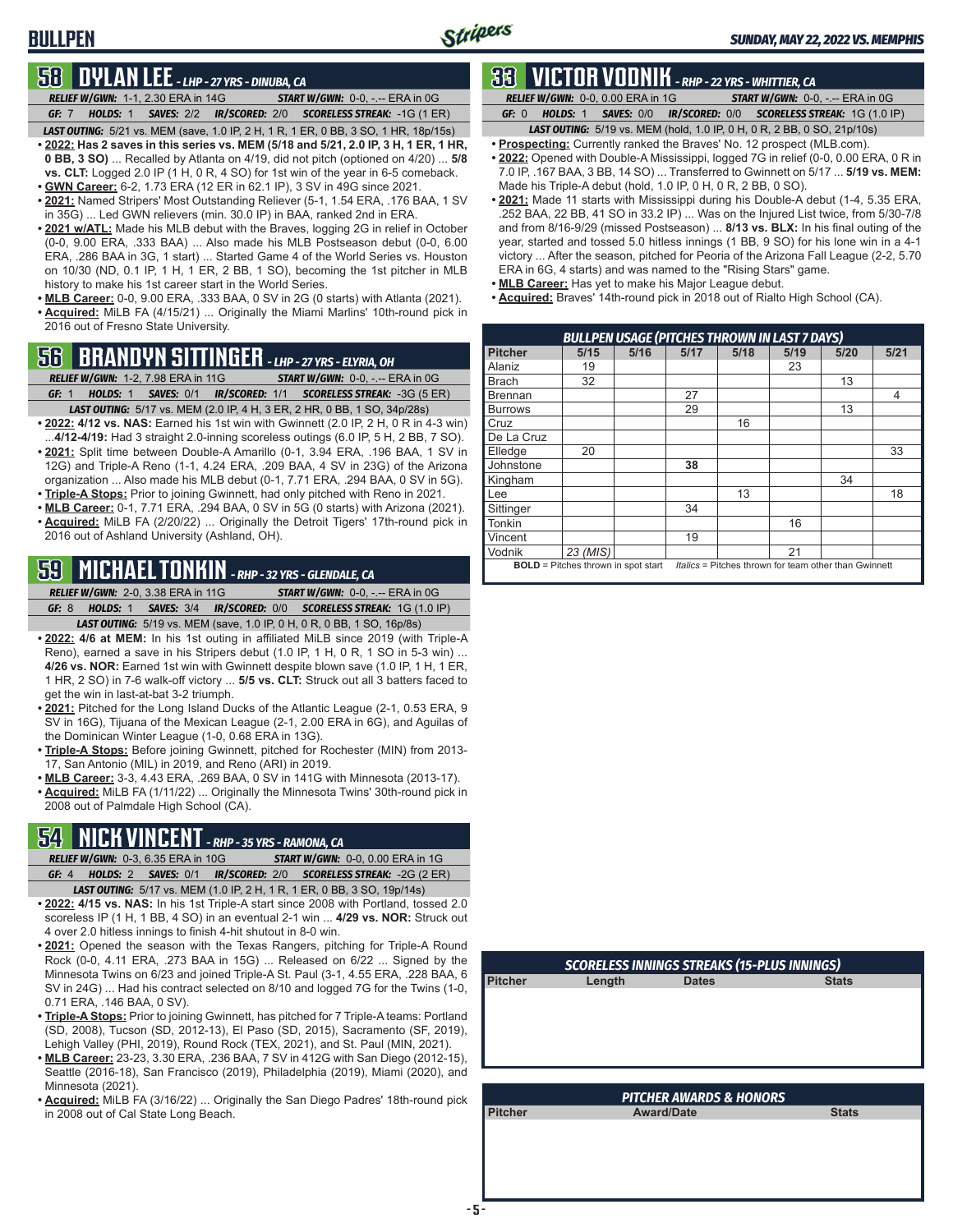#### Stripers **BATTERS** *SUNDAY, MAY 22, 2022 VS. MEMPHIS TOTAL:* .258, 40 HR, .729 OPS *RISP:* .248, 8 HR, .705 OPS *RUNS/INNING: 1 2 3 4 5 6 7 8 9 X TOT Vs. LHP:* .260, 13 HR, .772 OPS *RISP/2O:* .263, 3 HR, .714 OPS **Stripers:** 25 27 38 17 21 11 17 12 16 2 186 *Vs. RHP:* .257, 27 HR, .714 OPS *LOADED:* .333, 0 HR, .786 OPS **Opponents:** 25 11 23 26 28 24 25 16 14 1 193

|                  |                          |    |                          |           |                |                          |                | <b>HOME RUNS</b> |                     |                                               |                | <b>MULTI-GAMES</b> |           |
|------------------|--------------------------|----|--------------------------|-----------|----------------|--------------------------|----------------|------------------|---------------------|-----------------------------------------------|----------------|--------------------|-----------|
| Player           | 1 <sub>R</sub>           | 2R | 3R                       | <b>GS</b> | Tot.           |                          | Off LH Off RH  | Team W-L         | <b>Career w/GWN</b> | <b>Last HR with Gwinnett (Regular Season)</b> | <b>Hit</b>     | <b>RBI</b>         | <b>HR</b> |
| Acuña Jr.        |                          |    |                          |           |                |                          |                | $0 - 0$          | 10 HR               | 4/17/18 vs. SWB, 2R (LH Josh Rogers)          | 3              |                    |           |
| Casteel          | 4                        |    | ۰                        |           | 4              | $\overline{2}$           | 2              | $2 - 2$          | <b>12 HR</b>        | 5/7/22 vs. CLT. 1R (LH John Parke)            | $\overline{2}$ |                    | ۰         |
| Contreras        |                          |    | ۰                        |           |                |                          |                | $0 - 0$          | 9 HR                | 9/7/21 at COL, 1R (LH Kirk McCarty)           |                |                    |           |
| Dean             |                          |    |                          |           |                |                          |                | $0 - 0$          | 0 HR                |                                               | 3              | 2                  |           |
| De Hoyos         | ۰.                       |    |                          |           |                | $\overline{\phantom{a}}$ |                | $0 - 0$          | 0 HR                |                                               |                |                    | ۰         |
| Demeritte        | $\overline{\phantom{0}}$ |    |                          |           | $\overline{2}$ |                          | $\overline{2}$ | $0 - 2$          | 43 HR               | 4/14/22 vs. NAS, 2R (RH Jason Alexander)      | 3              | 2                  |           |
| DeShields        |                          |    |                          |           |                |                          |                | $0 - 0$          | 0 HR                |                                               | 8              | 2                  |           |
| <b>Dickerson</b> |                          |    |                          |           | 3              |                          | $\overline{2}$ | $3-0$            | 3 HR                | 5/21/22 vs. MEM, 3R (RH Aaron Brooks)         | 4              | $\overline{2}$     |           |
| Goins            |                          |    |                          |           |                |                          |                | $0 - 0$          | 6 HR                | 9/14/21 vs. NAS, 1R (RH Josh Lindblom)        |                |                    |           |
| Gonzalez         | $\overline{\phantom{0}}$ |    | $\overline{\phantom{a}}$ |           |                | $\overline{\phantom{a}}$ |                | $0 - 0$          | 0 HR                |                                               | $\overline{2}$ |                    |           |
| Gosselin         | 2                        |    |                          |           | 3              |                          | 3              | $1 - 1$          | 15 HR               | 5/15/22 at DUR, 1R (RH Luke Bard)             | 9              | 2                  |           |
| Jenista          | 3                        |    |                          |           |                |                          | 3              | $3 - 0$          | 4 HR                | 4/12/22 vs. NAS, 1R (LH Rex Brothers)         |                | 3                  |           |
| Nogowski         |                          |    | $\overline{\phantom{a}}$ |           | $\sim$         |                          | $\overline{2}$ | $1 - 1$          | $2$ HR              | 5/15/22 at DUR. 1R (RH Luke Bard)             | 5              | 3                  |           |
| H. Perez         |                          |    | $\overline{\phantom{a}}$ |           | 2              |                          |                | $2 - 0$          | 2 HR                | 5/7/22 vs. CLT, 2R (LH John Parke)            | $\Delta$       |                    |           |
| Shewmake         | 2                        |    |                          |           | 2              |                          |                | $2 - 0$          | $2$ HR              | 4/27/22 vs. NOR, 1R (RH Matt Vogel)           | 11             |                    |           |
| Tromp            | 3                        | 3  | $\overline{2}$           |           | 8              | 2                        | 6              | $3 - 4$          | 8 HR                | 5/12/22 at DUR, 3R (RH Miller Hogan)          | 8              | 5                  |           |
| Tucker           | $\overline{2}$           |    |                          |           | 2              |                          | $\overline{2}$ | $0 - 2$          | 2 HR                | 5/15/22 at DUR, 1R (RH Easton McGee)          |                | 3                  |           |
| Valaika          | 3                        | 3  | ٠                        |           | 6              | 4                        | 2              | $5 - 1$          | 6 HR                | 5/13/22 at DUR, 1R (LH Josh Fleming)          | 11             |                    |           |
| <b>Naters</b>    | 2                        |    | $\overline{\phantom{a}}$ | ۰         | 2              |                          |                | $2 - 0$          | <b>15 HR</b>        | 5/11/22 at DUR. Leadoff (RH Tommy Romero)     | 3              |                    |           |
| Total:           | 24                       | 12 | 4                        | 0         | 40             |                          |                |                  |                     |                                               |                |                    |           |

**Back-to-Back Homers (1x) Leadoff (Game) Homers (2x): Walk-Off Homers (0x): Walk-Off Homers (0x): None None Walk-Off Homers (0x): Walk-Off Homers (0x): Walk-Off Homers (0x): Waters (2x: 5/3 vs. CLT, 5/11 at** Nogowski (2R) / Jenista, 4/12 vs. NAS (2nd Inning)

| $\sqrt{2}$ ll IIVIII <del>c</del> ia II |  |
|-----------------------------------------|--|
| None                                    |  |

| <b>STRIPERS BATTING BY MONTH</b> |            |    |    |    |           |            |           |            |            |            |
|----------------------------------|------------|----|----|----|-----------|------------|-----------|------------|------------|------------|
|                                  | <b>AVG</b> | G  | 2B | 3B | <b>HR</b> | <b>RBI</b> | <b>SB</b> | <b>OBP</b> | <b>SLG</b> | <b>OPS</b> |
| April:                           | .249       | 23 | 39 | 4  | 17        | 85         | 22        | .321       | .377       | .698       |
| May:                             | .268       | 18 | 34 |    | 23        | 87         | 8         | .324       | .445       | .769       |
| June:                            |            |    |    |    |           |            |           |            |            |            |
| July                             |            |    |    |    |           |            |           |            |            |            |
| August:                          |            |    |    |    |           |            |           |            |            |            |
| September:                       |            |    |    |    |           |            |           |            |            |            |

## **9 RYAN CASTEEL** *- C - 30 YRS - CHATTANOOGA, TN*

*SEASON WITH GWN:*.184, 4 HR, 6 RBI, 0 SB, .778 OPS *HIT STREAK:* -2G (0-6)

*5/21 vs. MEM:*DNP *MEM SERIES:* .000 (0-3)

- **• 2022:** Of his 7 hits, 4 are solo homers (4/9 at MEM, 4/14 vs. NAS, 4/23 at JAX, 5/7 vs. CLT) ... **4/30 vs. NOR:** Tallied his first triple with Gwinnett (1-for-4, 2 RBI). **• GWN Career:** .216 (42-for-194), 6 2B, 1 3B, 12 HR, 34 RBI in 79G since 2021.
- **• 2021:** Spent the entire year with Gwinnett, batting .224 (6 2B, 8 HR, 13 R, 28 RBI, .716 OPS) in 68G ... Led the club in pinch-hit at-bats (28) and hits with the bases
- loaded (4-for-6, .667, 2 2B, 1 HR, 12 RBI, 2.125 OPS). **• Triple-A Stops:** Prior to Gwinnett, played for Albuquerque (COL) from 2015-16.
- **• MLB Career:** Has yet to make his Major League debut.
- **• Acquired:** MiLB FA (11/29/21) ... On his 3rd contract with Atlanta (also signed on 1/24/19 and 3/14/21) ... Originally the Colorado Rockies' 17th-round pick in 2010

# out of Cleveland State Community College (Cleveland, TN).

**26 DELINO DESHIELDS JR.** *- OF - 29 YRS - EASTON, MD SEASON WITH GWN:*.281, 0 HR, 10 RBI, 8 SB, .731 OPS *HIT STREAK:* 1G (2-3) *5/21 vs. MEM:*Def. Replacement, 0-0, BB *MEM SERIES:* .500 (4-8), 2 RBI

- **• IL Leaderboard:** Entering 5/22, ranks in OBP (5th, .405) and steals (T-15th, 8). **• 2022: 4/21-5/5:** Posted 11G on-base streak (.289, 11-for-38, 2 2B, 7 R, 6 RBI, 3
- SB, 8 BB, .417 OBP) ... Has pair of 2-steal games (4/19 at JAX, 5/10 at DUR). **• 2021:** Played in the Texas, Boston, and Cincinnati orgs ... Spent time with Round
- Rock (TEX) and Worcester (BOS) in Triple-A (.252, 13 2B, 2 3B, 6 HR, 22 RBI, 21 SB in 84G) ... Finished with the Reds (.255, 5 2B, 1 HR, 6 RBI, 2 SB in 25G). **• Triple-A Stops:** Prior to joining Gwinnett, played for Round Rock (TEX, 2015-16,
- 2018, 2021), Nashville (TEX, 2019), and Worcester (BOS, 2021).
- **• MLB Career:** .246, 81 2B, 19 3B, 19 HR, 139 RBI, 111 SB in 601G with Texas (2015-19), Cleveland (2020), and Cincinnati (2021) ... Played for Texas (2015) and Cleveland (2020) in MLB Postseason (.290, 3 2B, 2 RBI, 1 SB in 7G).
- **• Acquired:** MiLB FA (4/5/22) after being released by Miami (4/3/22) ... Originally the Texas Rangers' 1st-round pick (3rd overall) in 2014 out of Woodward Academy (College Park, GA).
- **• Bloodlines:** Is the son of Delino DeShields, 13-year MLB infielder (MON, LAD, STL, BAL, CHC) from 1990-2002 ... Finished 2nd in NL R.O.Y. voting in 1990.

|                  |       |           |   |   | <b>PINCH HITTERS</b> |    |           |            |           |           |
|------------------|-------|-----------|---|---|----------------------|----|-----------|------------|-----------|-----------|
| <b>Player</b>    | AVG.  | <b>AB</b> | R | н | 2B                   | 3B | <b>HR</b> | <b>RBI</b> | <b>BB</b> | <b>SO</b> |
| <b>Contreras</b> | 1.000 |           |   |   | 0                    | 0  | O         |            | O         |           |
| Uenista          | .000  |           |   |   | 0                    |    |           |            |           |           |
| l Totals:        | .500  |           |   |   | 0                    | 0  | 0         | 0          | O         |           |
|                  |       |           |   |   |                      |    |           |            |           |           |
|                  |       |           |   |   |                      |    |           |            |           |           |

# **30 ALEX DICKERSON** *- OF - 31 YRS - POWAY, CA*

*SEASON WITH GWN:*.230, 3 HR, 7 RBI, 0 SB, .664 OPS *HIT STREAK:* 3G (4-10)

- *5/21 vs. MEM:*1-4, HR, R, 3 RBI *MEM SERIES:* .286 (4-14), 2 HR, 5 RBI **• 2022 w/GWN: In last 8G, batting .300 (9-for-30, 3 HR, 5 R, 6 RBI, .900 OPS)** ... **5/19 vs. MEM:** Blasted game-winning 2-run HR (2) for 5-3 win.
- **• 2022 w/ATL:** Was on the Braves' Opening Day roster, hit .121 (4-for-33, 1 HR, 3 R, 2 RBI) in 13G ... DFA'd on 4/28, outrighted to Gwinnett on 4/30.
- **• 2021:** Logged 111G with San Francisco (.233, 10 2B, 2 3B, 13 HR, 38 RBI, 1 SB, .724 OPS) ... Set MLB career highs in games, hits (66), homers, and RBI ... Also played 11G with Triple-A Sacramento (.289, 3 2B, 2 HR, 4 RBI).
- **• Triple-A Stops:** Prior to joining Gwinnett, played for El Paso (SD, 2015-16, 2019) and Sacramento (2019, 2021) ... Was PCL Rookie of the Year and Postseason All-Star in 2015 (.307, 36 2B, 9 3B, 12 HR, 82 R, 71 RBI, .877 OPS in 125G).
- **• MLB Career:** .255, 49 2B, 8 3B, 40 HR, 132 RBI, 7 SB, .785 OPS in 339G with San Diego (2016, 2019), San Francisco (2019-21), and Atlanta (2022) ... Made MLB Postseason debut with Giants in 2021 (.000, 0-for-4 in 4G).
- **• Acquired:** MLB FA (3/16/22) ... Originally the Pittsburgh Pirates' 3rd-round pick in 2011 out of the University of Indiana.

# **13 VICTOR DE HOYOS** *- C - 24 YRS - LORICA, COLOMBIA*

**SEASON WITH GWN:** .---, 0 HR, 0 RBI, 0 SB, .--- OPS

*5/21 vs. MEM:*DNP *MEM SERIES:* .--- (0-0) **• 2022:** Opened with Class-A Augusta, batting .333 (6-for-18, 2 2B, 1 HR, 3 R,

- 4 RBI, 1.040 OPS) in 6G ... Promoted to Gwinnett on 5/10 for Triple-A debut ... When he plays, it will be his first action above the Class-A level.
- **• 2021:** Split time between the FCL Braves (.111, 1-for-9 in 3G) and Augusta (.257, 26-for-101, 3 2B, 5 HR, 14 R, 13 RBI in 28G).
- **• MLB Career:** Has yet to debut in the Majors.
- **• Acquired:** Braves' NDFA (7/2/16) out of Colombia.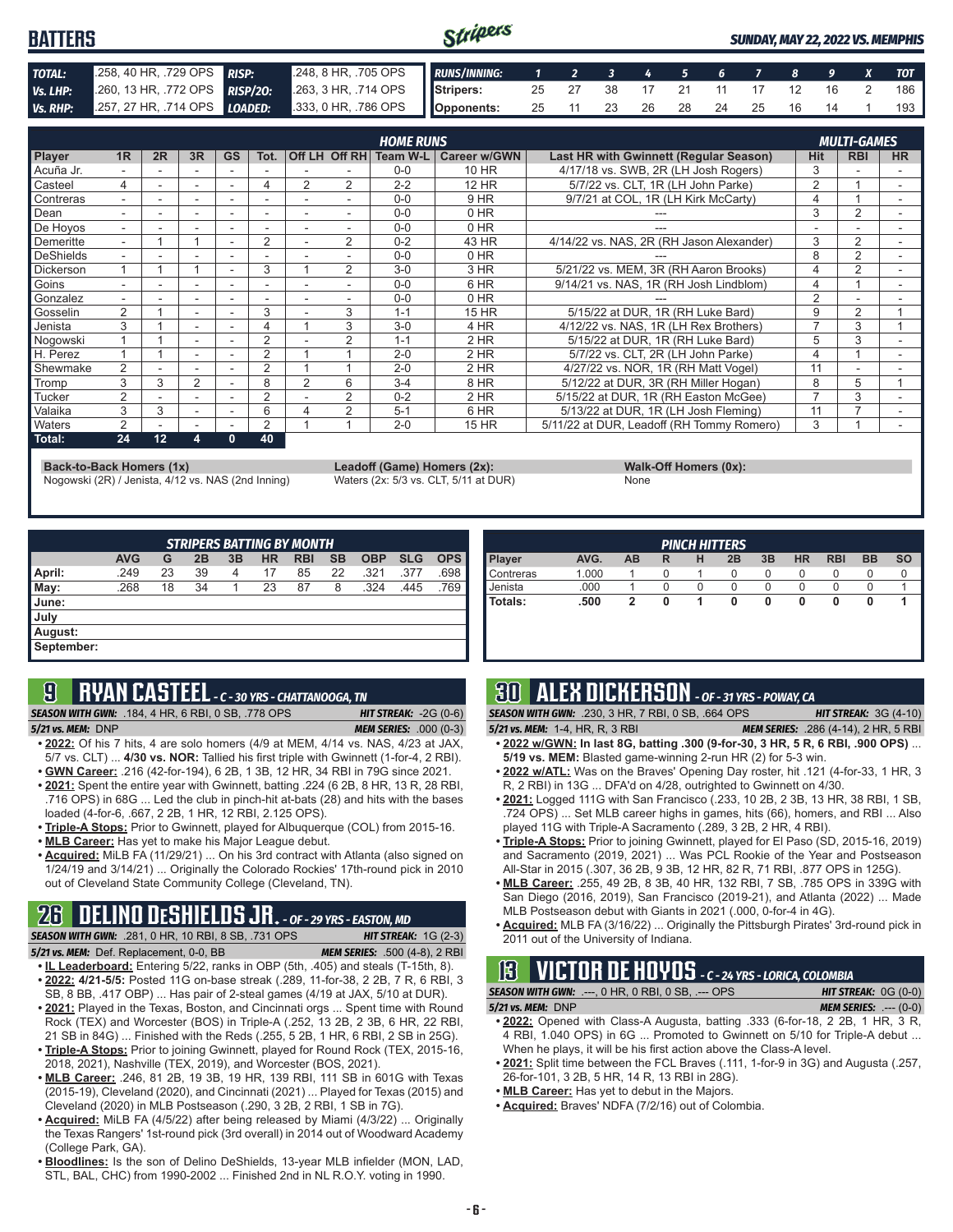### **BATTERS**

# **1 RYAN GOINS** *- INF - 34 YRS - TEMPLE, TX*

### *SEASON WITH GWN:*.155, 0 HR, 4 RBI, 0 SB, .356 OPS *HIT STREAK:* -3G (0-7)

- *5/21 vs. MEM:*0-3 *MEM SERIES:* .231 (3-13), 2 RBI **• GWN Career:** .214 (85-for-397), 12 2B, 1 3B, 6 HR, 39 RBI in 120G since 2021. **• 2021:** Spent the entire year with Gwinnett, batting .233 (9 2B, 1 3B, 6 HR, 27 R,
- 35 RBI, 3 SB, .635 OPS) in 91G. **• Triple-A Stops:** Prior to joining Gwinnett, played for Buffalo (TOR) from 2013-16, Lehigh Valley (PHI) in 2018, and Charlotte (CWS) in 2019 ... Was an International League Midseason All-Star with Charlotte in 2019.
- **• MLB Career:** .228, 71 2B, 12 3B, 22 HR, 158 RBI in 555G with Toronto (2013-17), Kansas City (2018), Chicago White Sox (2019-20) ... Played for Toronto in 2015- 16 Postseasons (.146, 1 HR, 5 RBI in 14G).
- **• Acquired:** MiLB FA (3/13/22), his 2nd deal with Atlanta (also signed on 2/25/21) ... Originally the Toronto Blue Jays' 4th-round pick in 2009 out of Dallas Baptist University (Dallas, TX).

# **OUT ON THE GOSSELIN** *- INF - 33 YRS - BRYN MAWR, PA* **COLL CONSTREAGE (5/14/19). 5 FA (4/28/28)**<br>**5 FASON WITH GWN:** .295, 3 HR, 13 RBI, 3 SB, .819 OPS **HIT STREAK:** -1G (0-4) out of Venezuela (5/14/19).

```
SEASON WITH GWN: .295, 3 HR, 13 RBI, 3 SB, .819 OPS HIT STREAK: -1G (0-4)
```
*5/21 vs. MEM:*0-4 *MEM SERIES:* .250 (4-16), 2 RBI

**• IL Leaderboard:** Entering 5/22, ranks in triples (T-8th, 2).

- **• 2022: Has reached base safely in 30 of 32G with an at-bat**, including an 11G on-base streak from 4/5-4/20 (.263, .396 OBP) and 10G on-base streak from 4/22- 5/6 (.326, .362 OBP) ... **4/23 at JAX:** Blasted 2-run HR (1), his first with Gwinnett since 8/25/18 at CLT ... **5/15 at DUR:** Notched the 3rd multi-homer game of his career (3-for-4, 2 solo HR, #2-3, 2 RBI), first since 7/25/20 with PHI vs. MIA ... **5/8- 5/20:** Posted season-best 8G hitting streak (.375, 12-for-32, 3 2B, 1 3B, 2 HR, 7 R, 5 RBI, 2 SB, 1.131 OPS).
- **• GWN Career:** .295 (291-for-986), 58 2B, 10 3B, 15 HR, 95 RBI, 10 SB in 268G from 2013-14, 2018, and 2022 ... Set Gwinnett record for single-season batting average in 2014 (.344), earning team MVP and IL Postseason All-Star honors.
- **• 2021:** Spent the entire year with the LA Angels, batting .261 (14 2B, 7 HR, 47 RBI, 4 SB) in 104G ... His 90 hits were an MLB career high.
- **• Triple-A Stops:** In addition to Gwinnett, has also played for Reno (ARI) in 2015, Round Rock (TEX) in 2017, Indianapolis (PIT) in 2017, Louisville (CIN) in 2018, and Lehigh Valley (PHI) in 2019.
- **• MLB Career:** .261, 49 2B, 2 3B, 17 HR, 101 RBI, 11 SB in 463G with Atlanta (2013-15), Arizona (2015-16), Texas (2017), Pittsburgh (2017), Cincinnati (2018), Philadelphia (2019-20), and LA Angels (2021).
- **• Acquired:** MiLB FA (3/19/22) ... Originally the Atlanta Braves' 5th-round pick in 2010 out of the University of Virginia ... Traded to Arizona in the deal that brought in RHP Touki Toussaint (6/20/15).

# **18 GREYSON JENISTA** *- OF - 25 YRS - LAWRENCE, KS*

**SEASON WITH GWN:** .274, 4 HR, 12 RBI, 0 SB, .832 OPS

**5/21 vs. MEM:** 0-3

| HIT STREAK: $-2G(0-6)$              |  |
|-------------------------------------|--|
| <b>MEM SERIES:</b> .273 (3-11), RBI |  |

- **• 2022: 4/7 at MEM:** Tallied his first career Triple-A hit and RBI with a solo homer to deep CF (2-for-4, RBI) ... **4/12 vs. NAS:** Notched his 2nd career multi-homer game (1st in Triple-A) with pair of solo blasts (#3-4, 2-for-3, 2 RBI) ... **4/24-5/5:**  Posted 9G on-base streak (.321, 9-for-28, 1 2B, 8 R, 2 RBI, 8 BB, .459 OBP) ... **5/11 at DUR:** Matched season high with 3 hits (3-for-4, 2 2B, 2 RBI).
- **• 2021:** Spent the entire year with Double-A Mississippi, batting .216 (7 2B, 2 3B, 19 HR, 45 R, 42 RBI, 7 SB, .808 OPS) in 89G ... Ranked among Double-A South leaders in homers (6th), walks (7th, 51), slugging (10th, .465), and OPS (10th) ... In the Double-A South Championship Series, hit .167 (3 HR, 3 RBI) in 5G ... His solo homer in Game 5 on 9/26 vs. Montgomery was the difference in a 2-1 win.
- **• MLB Career:** Has yet to make his Major League debut.
- **• Acquired:** Braves' 2nd-round pick in 2018 out of Wichita State University (KS).

# **28 JOHN NOGOWSKI** *- INF - 29 YRS - TALLAHASSEE, FL*

*SEASON WITH GWN:*.202, 2 HR, 13 RBI, 3 SB, .608 OPS *HIT STREAK:* 2G (2-6) *5/21 vs. MEM:*DNP *MEM SERIES:* .286 (2-7), 2 RBI, SB

- **• 2022: 4/12 vs. NAS:** Belted Gwinnett's 1st homer at Coolray Field this year (2 run), finished 2-for-3 with 2 RBI.
- **• 2021:** Played for 3 different Triple-A Teams (Memphis, Indianapolis, Sacramento) and 2 different MLB teams (St. Louis, Pittsburgh) ... Combined to bat .211 (7 2B, 6 HR, 29 RBI, 6 SB) in 64G in MiLB ... In 52G in MLB, hit .233 (7 2B, 1 HR, 14 RBI). **• Triple-A Stops:** Prior to joining Gwinnett, has played for Memphis (STL) in 2019
- and 2021, Indianapolis (PIT) in 2021, and Sacramento (SF) in 2021.
- **• MLB Career:** .233, 7 2B, 0 3B, 1 HR, 14 RBI in 52G with St. Louis (2020-21) and Pittsburgh (2021).
- **• Acquired:** Claimed from San Francisco in the 2021 Rule 5 Draft ... Originally the Oakland Athletics' 34th-round pick in 2014 out of Florida State University.

# **7 HERNAN PEREZ** *- INF - 31 YRS - VILLA DE CURA, VENEZUELA*

*SEASON WITH GWN:*.250, 2 HR, 6 RBI, 1 SB, .699 OPS *HIT STREAK:* 1G (2-4)

- *5/21 vs. MEM:*2-4, 2B, R, RBI *MEM SERIES:* .286 (4-14), 2 RBI **• 2022:** Played 3G with Tijuana of the Mexican League (.231, 1 2B, 1 HR, 3 RBI) before being signed by Atlanta and joining Gwinnett on 4/29.
- **• 2021:** Made Washington's Opening Day roster, but hit .053 in 10G before being DFA'd on 5/4 ... Signed MiLB deal with Milwaukee on 5/7 ... Played 23G with Nashville (.357, 6 2B, 3 HR, 18 RBI, 4 SB) before being released on 7/4 ... Won MVP of the Venezuela Winter League (.296, 6 HR, 22 RBI in 31G with Aragua).
- **• Triple-A Stops:** Prior to joining Gwinnett, has played for Toledo (DET, 2013-14), Colorado Springs (MIL, 2016), San Antonio (MIL, 2019), and Nashville (MIL, 2021) ... Won IL Player of the Week once with the Mud Hens (6/16/14).
- **• MLB Career:** .250, 74 2B, 11 3B, 45 HR, 180 RBI, 69 SB, .662 OPS in 651G with Detroit (2012-15), Milwaukee (2015-19), Chicago Cubs (2020), and Washington (2021) ... Played in 13 MLB Postseason games with Detroit (2013-14) and Milwaukee (2018), batting .188 (3-for-16, 2 2B, 2 RBI, 2 SB).
- **• Acquired:** MiLB FA (4/28/22) ... Originally signed by the Detroit Tigers as a NDFA

# **8 BRADEN SHEWMAKE** *- INF - 24 YRS - WYLIE, TX*

*SEASON WITH GWN:*.304, 2 HR, 7 RBI, 4 SB, .793 OPS *HIT STREAK:* 1G (4-4)

- *5/21 vs. MEM:*4-4, 2B, R, RBI *MEM SERIES:* .286 (4-14), RBI **• Prospecting:** Currently ranked the Braves' No. 5 prospect by MLB.com.
- **• 2022: 4/5 at MEM:** Went 2-for-4 with steal in his Triple-A debut ... **4/6 at MEM:**  Blasted 1st career Triple-A homer (solo) in 3-for-5 effort ... **4/27 vs. NOR:** Belted 1st Coolray Field homer (solo, 1-for-5, 1 RBI) ... **4/28 vs. NOR:** Notched 3rd multisteal game of career (2 SB, 2-for-4, 2B, R) ... **5/10 at DUR:** Reached base 6 times (career-high 4 hits, 4-for-4, 2 2B, 2 BB) and tied GWN record for runs (4) ... **5/6- 5/13:** In 7G, hit .444 (12-for-27, 4 2B, 6 R, 2 RBI, 1 SB, 1.093 OPS) ... **5/21 vs. MEM:** Tied season and career high with 4 hits (4-for-4, 2B, R, RBI).
- **• 2021:** With Double-A Mississippi, hit .228 (14 2B, 3 3B, 12 HR, 40 R, 40 RBI, 4 SB, .672 OPS) in 83G ... In the Double-A South Championship Series, hit .100 (2 R, 1 RBI) in 5G ... Named by MiLB.com as a Braves Organization All-Star.
- **• MLB Career:** Has yet to make his Major League debut.
- **• Acquired:** Braves' 1st-round pick (21st overall) in 2019 out of Texas A&M.

### **14 CHADWICK TROMP** *- C - 26 YRS - ORANJESTAD, ARUBA*

*SEASON WITH GWN:*.287, 8 HR, 24 RBI, 0 SB, .909 OPS *HIT STREAK:* -1G (0-4) *5/21 vs. MEM:*0-4 *MEM SERIES:* .167 (2-12)

- **• IL Leaderboard:** Entering 5/22, ranks in homers (T-13th, 8). **• Record Streaks:** Set Gwinnett franchise records for longest RBI streak (11G from
- 4/28-5/12, 23 RBI) and extra-base hit streak (9G from 5/1-5/12, 11 XBH). **• 2022:** DFA'd by Atlanta on 4/12, outrighted to Gwinnett on 4/19 ... **5/3 vs. CLT:** Notched 4th career 2-homer game with pair of 2-run blasts (#2-3) ... **5/5 vs. CLT:** Hit 2-out 8th-inning double for GWRBI in 3-2 last-at-bat win ... **5/10 at DUR:** Went 2-for-5 with 2-run HR (#6) and 4 RBI, his 9th-straight game with an RBI (set Gwinnett franchise record, surpassing **Adonis Garcia's** 8G streak from 2016) ... **5/12 at DUR:** Set a Gwinnett record with his 9th straight game with an extra-base hit, a 3-run HR (#8) ... **4/24-5/12:** Posted 13G hitting streak (.385, 20-for-52, 4 2B, 7 HR, 13 R, 23 RBI, 1.276 OPS).
- **• IL Player of the Week:** Named for 5/2-8, hit .471 (8-for-17) with league highs in homers (4), XBH (7), RBI (12), SLG (1.353), and OPS (1.879).
- **• GWN Career:** .270 (30-for-111), 5 2B, 0 3B, 8 HR, 24 RBI in 29G since 2021.
- **• 2021:** Played 55G with Triple-A Sacramento (.224, 12 2B, 6 HR, 24 RBI) and 9G with San Francisco (.222, 1 HR, 2 RBI) ... DFA'd on 9/18, claimed by Atlanta on 9/21 ... Joined Gwinnett and hit .176 (0 XBH, 0 RBI) in 5G.
- **• Triple-A Stops:** Prior to joining Gwinnett, has played for Louisville (CIN) in 2015 and 2018-19, and Sacramento (SF) in 2021.
- **• MLB Career:** .215, 1 2B, 0 3B, 5 HR, 12 RBI in 33G with San Francisco (2020-21).
- **• Acquired:** Claimed off waivers from San Francisco (9/21/21) ... Originally signed by the Cincinnati Reds as a NDFA (1/24/13) out of Aruba.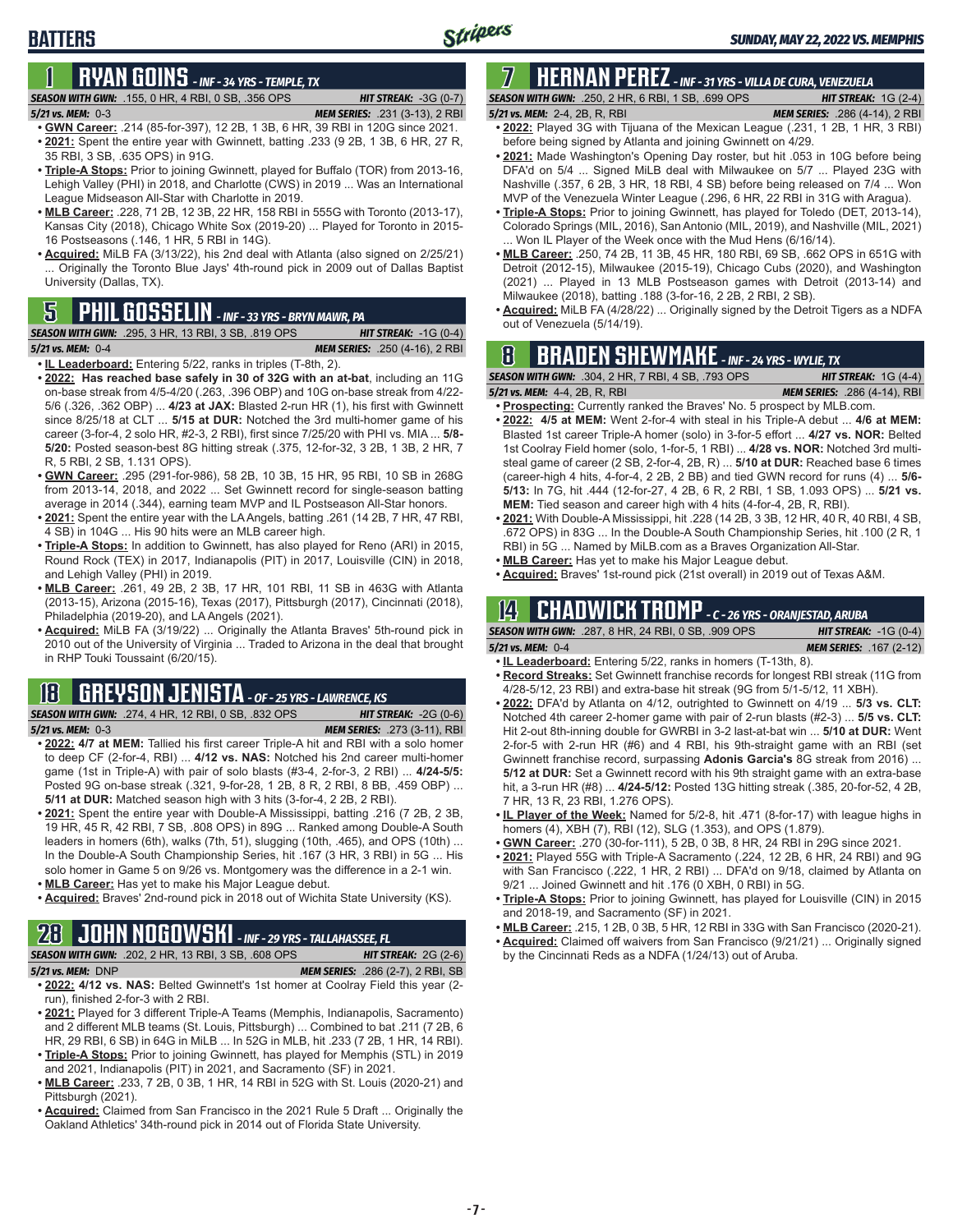# **17 PRESTON TUCKER** *- OF - 31 YRS - TAMPA, FL*

*SEASON WITH GWN:*.287, 2 HR, 15 RBI, 0 SB, .784 OPS *HIT STREAK:* 2G (2-8)

**BATTERS**

- *5/21 vs. MEM:*1-4, R, RBI *MEM SERIES:* .200 (3-15), 2 RBI **• 2022: 5/6 vs. CLT:** Blasted 1st career homer with Gwinnett in his 36th game with the club (solo, off RHP Davis Martin) ... **4/26-5/12:** Posted 13G on-base streak (.388, 19-for-49, 5 2B, 1 HR, 11 R, 9 RBI, .980 OPS) ... **5/20 vs. MEM:** Tallied lastat-bat GWRBI with 2-out single in 8th for 3-2 win (1-for-4, RBI).
- **• GWN Career:** .274 (46-for-168), 13 2B, 1 3B, 2 HR, 21 RBI in 46G since 2018.
- **• 2021:** Played for Kia of the KBO (.237, 24 2B, 1 3B, 9 HR, 59 RBI in 127G), his 3rd-straight season with the club (hit .284 with 50 HR in 364G from 2019-21).
- **• Triple-A Stops:** Has played for 5 teams in all, including Oklahoma City (HOU, 2014), Fresno (HOU, 2015-17), Gwinnett (ATL, 2018), Louisville (CIN, 2018), and Charlotte (CWS, 2019).
- **• MLB Career:** .222, 38 2B, 1 3B, 23 HR, 68 RBI in 243G with Houston (2015-16), Cincinnati (2018), and Atlanta (.240, 4 HR, 22 RBI in 80G in 2018) ... Played in the 2015 MLB Postseason with Houston (0-for-2 in 3G).
- **• Acquired:** MiLB FA (3/31/22) ... Is 2nd stint with Atlanta (2018) ... Originally the Houston Astros' 7th-round pick in 2012 out of the University of Florida.

# Tromp IL Player of the Week (5/2-8) .417, 3 2B, 4 HR, 12 RBI **4 PAT VALAIKA** *- INF - 29 YRS - VALENCIA, CA*

*SEASON WITH GWN:*.279, 6 HR, 26 RBI, 1 SB, .824 OPS *HIT STREAK:* -3G (0-10)

*5/21 vs. MEM:*DNP *MEM SERIES:* .000 (0-7)

- **• IL Leaderboard:** Entering 5/22, ranks in RBI (T-13th, 26).
- **• 2022: 4/6 at MEM:** Crushed go-ahead 2-run HR (1) in 5-3 win (2-for-5, 2 RBI) ... **4/7 at MEM:** Fell triple shy of the cycle (3-for-4, 2-run HR, 3 RBI) in 5-2 win ... **4/26 vs. NOR:** Hit walk-off sac fly in 9th for 7-6 win (2-for-3, 2 R, RBI) ... **4/23-5/14:** Hit .338 (23-for-68, 6 2B, 4 HR, 13 R, 17 RBI, .976 OPS) in 17G.
- **• 2021:** Split year between Baltimore (.201, 8 2B, 5 HR, 25 RBI, 1 SB in 91G) and Triple-A Norfolk (.225, 1 2B, 2 HR, 7 RBI in 22G).
- **• Triple-A Stops:** Prior to joining Gwinnett, has played for Albuquerque (COL) from 2016-19 and Norfolk (BAL) in 2021 ... Was Pacific Coast League All-Star in 2019.
- **• MLB Career:** .221, 34 2B, 1 3B, 30 HR, 92 RBI, 1 SB in 374G with Colorado (2016-19) and Baltimore (2020-21) ... Played in the MLB Postseason with the Rockies in 2017 and 2018 (.500, 1-for-2, 1 2B in 2G).
- **• Acquired:** MiLB FA (3/18/22) ... Originally the Colorado Rockies' 9th-round pick in 2013 out of UCLA.

## **11 DREW WATERS** *- OF - 23 YRS - ATLANTA, GA*

*SEASON WITH GWN:*.304, 2 HR, 5 RBI, 0 SB, .790 OPS *HIT STREAK:* 4G (5-15) *5/21 vs. MEM:*1-2, 2 R, HBP *MEM SERIES:* .333 (5-15), RBI

- **• Prospecting:** Currently ranked the Braves' No. 2 prospect by MLB.com.
- **• Leadoff Blasts:** Has a pair of 1st-pitch leadoff homers with Stripers this season (#3-4 of his GWN career), on 5/3 vs. CLT (off LHP Wes Benjamin) and 5/11 at DUR (off RHP Tommy Romero).
- **• 2022:** Began on Gwinnett's 7-day Injured List ... Joined High-A Rome for rehab assignment on 4/28 (.364, 4-for-11, 1 2B, 1 HR, 2 RBI in 3G) ... **5/3 vs. CLT:** In his 1st game off the IL, hit leadoff HR and finished 4-for-4 (2 R, 2 RBI) ... **5/8 vs. CLT:** Delivered 1st career walk-off hit with Gwinnett, 2-out 9th-inning single for 6-5 win (3-for-5, R, RBI).
- **• GWN Career:** .251 (140-for-557), 28 2B, 1 3B, 15 HR, 94 R, 53 RBI, 31 SB in 140G since 2019 ... Also logged 4G in 2019 Playoffs (.188, 1 2B, 1 SB).
- **• 2021:** Spent the entire year with Gwinnett, batting .240 (22 2B, 1 3B, 11 HR, 70 R, 37 RBI, 28 SB) in 103G ... Ranked among Triple-A East leaders in runs (T-4th) and steals (5th) ... Led all Triple-A East hitters in extra-base hits in July with 17 (.301, 11 2B, 1 3B, 5 HR, 23 R, 17 RBI, .924 OPS in 24G) ... Played for the NL Team in the SiriusXM All-Star Futures Game on 7/11 in Denver, CO (1-for-1, BB) ... Received Gwinnett's Community Service Award on 10/2.
- **• MLB Career:** Has yet to make his Major League debut.
- **• Award Winner:** Was the Double-A Southern League's Most Valuable Player and Batting Champion in 2019 (.319, 35 2B, 9 3B, 5 HR, 63 R, 41 RBI, 13 SB in 108G with Mississippi) ... Also earned M-Braves' co-Player of the Year for 2019.
- **• Acquired:** Braves' 2nd-round pick (41st overall) in 2017 out of Etowah High School (Woodstock, GA).

| HITTING STREAKS (10-PLUS GAMES) |                     |                                        |  |
|---------------------------------|---------------------|----------------------------------------|--|
| Player                          | <b>Length/Dates</b> | <b>Stats</b>                           |  |
| Tromp                           | 13G (4/24-5/12)     | .385 (20-52), 4 2B, 7 HR, 13 R, 23 RBI |  |

| <b>ON-BASE STREAKS (12-PLUS GAMES)</b> |  |  |  |
|----------------------------------------|--|--|--|
| <b>Stats</b>                           |  |  |  |
| .385 (20-52), 4 2B, 7 HR, 13 R, 23 RBI |  |  |  |
| .388 (19-49), 5 2B, 1 HR, 11 R, 9 RBI  |  |  |  |
|                                        |  |  |  |

| <b>HITTER AWARDS &amp; HONORS</b> |                               |                          |  |  |
|-----------------------------------|-------------------------------|--------------------------|--|--|
| Player                            | <b>Award/Date</b>             | <b>Stats</b>             |  |  |
| Tromp                             | IL Player of the Week (5/2-8) | .417, 3 2B, 4 HR, 12 RBI |  |  |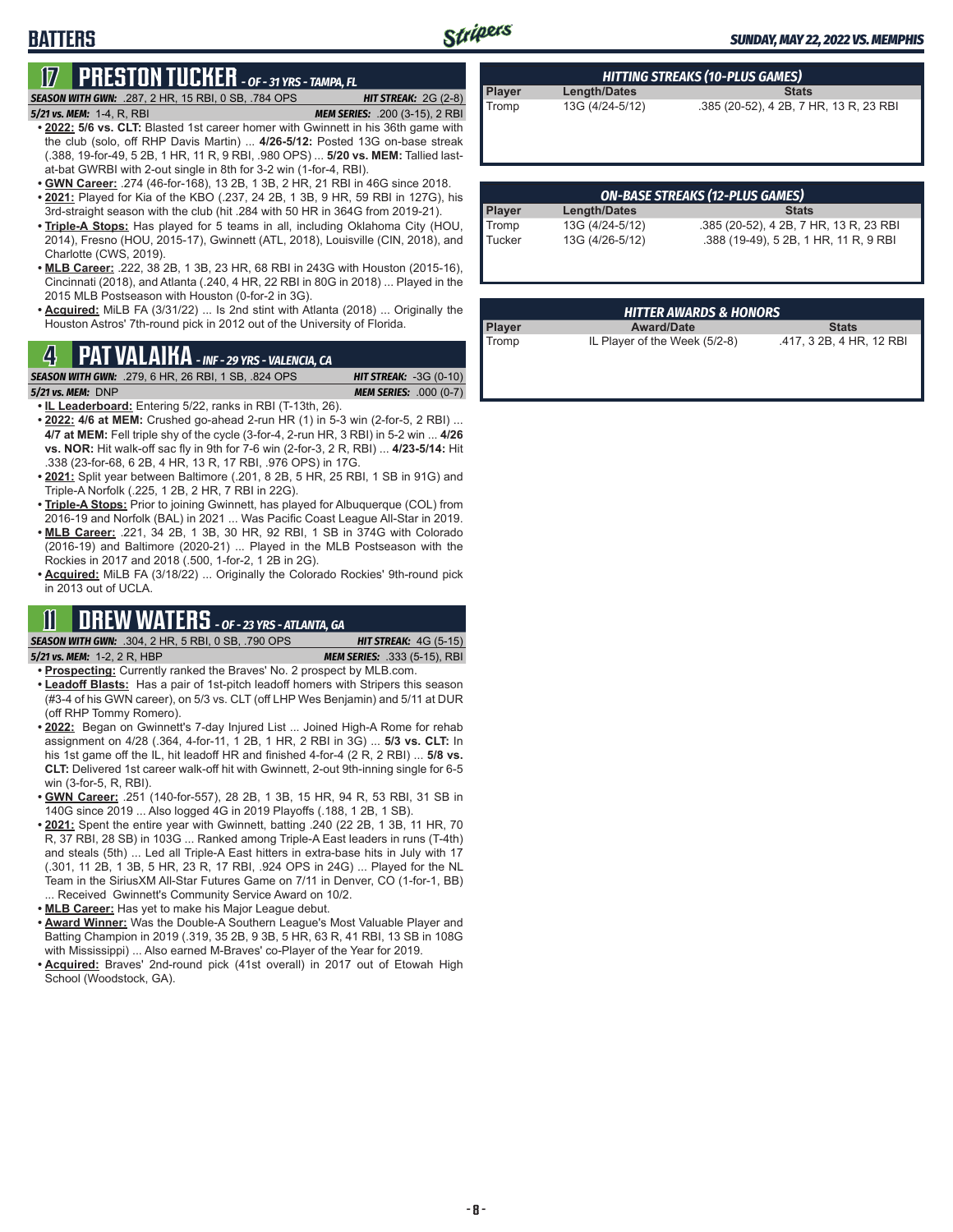### **SEASON SUMMARY**

**DEFENSE:**

**INDIVIDUAL OFFENSE:**



### **TEAM HIGHS & LOWS**

| <b>OFFENSE:</b>  |  |
|------------------|--|
|                  |  |
|                  |  |
|                  |  |
|                  |  |
|                  |  |
|                  |  |
|                  |  |
|                  |  |
|                  |  |
|                  |  |
|                  |  |
|                  |  |
|                  |  |
|                  |  |
|                  |  |
|                  |  |
|                  |  |
| <b>PITCHING:</b> |  |
|                  |  |
|                  |  |
|                  |  |

Most Runs Allowed, Game ...................................................... 12 (5/6 vs. Charlotte) Fewest Runs Allowed, Game ........................................0 (2x, last: 4/30 vs. Norfolk) Most Hits Allowed, Game ........................................................ 15 (5/6 vs. Charlotte) Fewest Hits Allowed, Game ...................................................... 3 (5/5 vs. Charlotte) Most Home Runs Allowed, Game ................................. 3 (6x, last: 5/14 at Durham) Most Hit Batsmen, Game ........................................................... 3 (4/27 vs. Norfolk) Most Wild Pitches, Game .....................................................3 (4/23 at Jacksonville)

Most Double Plays Turned, Game ............................................. 4 (4/27 vs. Norfolk) Most Triple Plays Turned, Game ...................................................................... None Most Errors, Game .....................................................2 (7x, last: 5/20 vs. Memphis) Most Stolen Bases Allowed, Game ............................................ 4 (4/26 vs. Norfolk) Most Caught Stealing, Game .......................................1 (5x, last: 5/7 vs. Charlotte)

**TEAM MISCELLANEOUS** Largest Margin of Victory.............................. 8 Runs (2x, last: 5/1 vs. Norfolk, 10-2) Largest Margin of Defeat......................... 10 Runs (2x, last: 5/6 vs. Charlotte, 2-12) Largest Comeback Win .............................. 3 Runs (4/23 at Jacksonville, 5-8, 10-8) Largest Blown Lead (Loss) ..................................7 Runs (5/12 at Durham, 7-0, 7-8) Longest Game, Innings .........................................10 (2x, last: 4/23 at Jacksonville) Longest Game, Time ............................................................3:23 (4/10 at Memphis) Longest 9.0-Inning Game, Time ...........................................3:23 (4/10 at Memphis) Shortest 9.0-Inning Game, Time .....................................1:54 (4/19 at Jacksonville) Largest Home Attendance ................................................... 6,234 (4/26 vs. Norfolk) Largest Road Attendance ..............................................9,324 (4/23 at Jacksonville) Longest Total Delay............................................................... 1:29 (4/26 vs. Norfolk) Long Scoring Drought..........................................................29.2 Innings (4/15-4/20) Long Scoreless Streak ..........................................................23.0 Innings (4/28-5/1)

### **INDIVIDUAL HIGHS & LOWS**

| . |                                                                       |
|---|-----------------------------------------------------------------------|
|   | Hits …………………………………………………4 (3x, last: Shewmake, 5/21 vs. Memphis)      |
|   |                                                                       |
|   |                                                                       |
|   |                                                                       |
|   |                                                                       |
|   |                                                                       |
|   |                                                                       |
|   |                                                                       |
|   |                                                                       |
|   |                                                                       |
|   |                                                                       |
|   |                                                                       |
|   | Caught Stealing…………………………………………1 (10x, last: Jenista, 5/15 at Durham) |
|   |                                                                       |

#### **PITCHING (GAME):**

**HITTING (GAME):**

| None |
|------|
|      |

### **DEFENSE (GAME):**

### **STREAKS**

| OFFENSIVE (LONGEST IN 2022 ONLY): |  |
|-----------------------------------|--|
|                                   |  |
|                                   |  |
|                                   |  |
|                                   |  |
|                                   |  |

### **PITCHING (LONGEST IN 2022 ONLY):**

19 Runs ....................................................................................... 5/7/21 at Charlotte 10 Runs in an Inning.................................................4/17/11 at Durham (6th Inning) 23 Hits .........................................................................................8/19/12 at Durham Get No-Hit................................................7/5/19-G1 vs. Durham (3 Pitchers, 7.0 IP) 8 Doubles ....................................................................................... 4/8/14 at Norfolk 3 Triples..................................................................................8/20/16 vs. Rochester 6 Homers.....................................................................................5/24/19 vs. Norfolk 3 Homers in an Inning ..............................................5/8/21 at Charlotte (6th Inning) 10 Extra-Base Hits......................................................................8/2/19 vs. Charlotte 5 Stolen Bases ............................................................................4/27/10 vs. Norfolk 12 Walks.................................................................................... 7/15/21 at Charlotte 18 Strikeouts....................................................................... 6/13/19 at Lehigh Valley Ground Into a Triple Play........................................................... 7/30/21 at Memphis 29-Inning Scoring Drought.........................................4/15/22-4/20/22 (29.2 Innings) **TEAM PITCHING:** 22 Runs Allowed........................................................................7/13/12 at Louisville 10 Runs Allowed in an Inning .....................................4/9/13 at Durham (1st Inning) 23 Hits Allowed ..........................................................................7/13/12 at Louisville No-Hitter ....................................................................................6/30/16 at Louisville 6 Homers Allowed ..................................................................... 7/18/21 at Charlotte 21 Strikeouts..................................................................................6/10/11 at Toledo 11 Walks Allowed ................................................................6/21/16 vs. Indianapolis 28-Inning Scoreless Streak .................................................6/9/17-6/13/17 (28.0 IP) **TEAM DEFENSE:** Turn a Triple Play .........................6/5/21 vs. Jacksonville (Camargo-Kipnis-Snider) Commit 5 Errors ..........................................................................8/17/10 vs. Norfolk **TEAM MISCELLANEOUS:** 18-Run Margin of Victory .......................................... 5/7/21 at Charlotte (Won 19-1) 21-Run Margin of Defeat .........................................7/13/12 at Louisville (Lost 1-22)

### **LAST TIME IT HAPPENED (GWINNETT REGULAR-SEASON HISTORY)**

**TEAM OFFENSE:**

|                             | Homers, Both Sides of Plate  Drew Waters (5/18/21 at Nashville)            |
|-----------------------------|----------------------------------------------------------------------------|
|                             |                                                                            |
|                             |                                                                            |
|                             | Back-to-Back-to-Back Homers  Arcia/Camargo/Demeritte (5/8/21 at Charlotte) |
|                             |                                                                            |
|                             |                                                                            |
|                             |                                                                            |
|                             |                                                                            |
|                             |                                                                            |
|                             |                                                                            |
|                             |                                                                            |
|                             |                                                                            |
|                             |                                                                            |
|                             |                                                                            |
| <b>INDIVIDUAL PITCHING:</b> |                                                                            |
|                             |                                                                            |

| 1110111007111101111101                                                         |  |
|--------------------------------------------------------------------------------|--|
|                                                                                |  |
| 9.0-Inning No-Hitter (Solo)Todd Redmond (5/28/10 at Louisville)                |  |
| 9.0-Inning No-Hitter (Comb.) Wooten/Marksberry/Ramirez (6/30/16 at Louisville) |  |
|                                                                                |  |
|                                                                                |  |
|                                                                                |  |
| 21 Consecutive Saves Converted Jairo Asencio (9/6/09-8/8/11)                   |  |
| 25.0-Inning Scoreless Streak Stephen Marek, 25.1 IP (6/6/10-8/2/10)            |  |
|                                                                                |  |